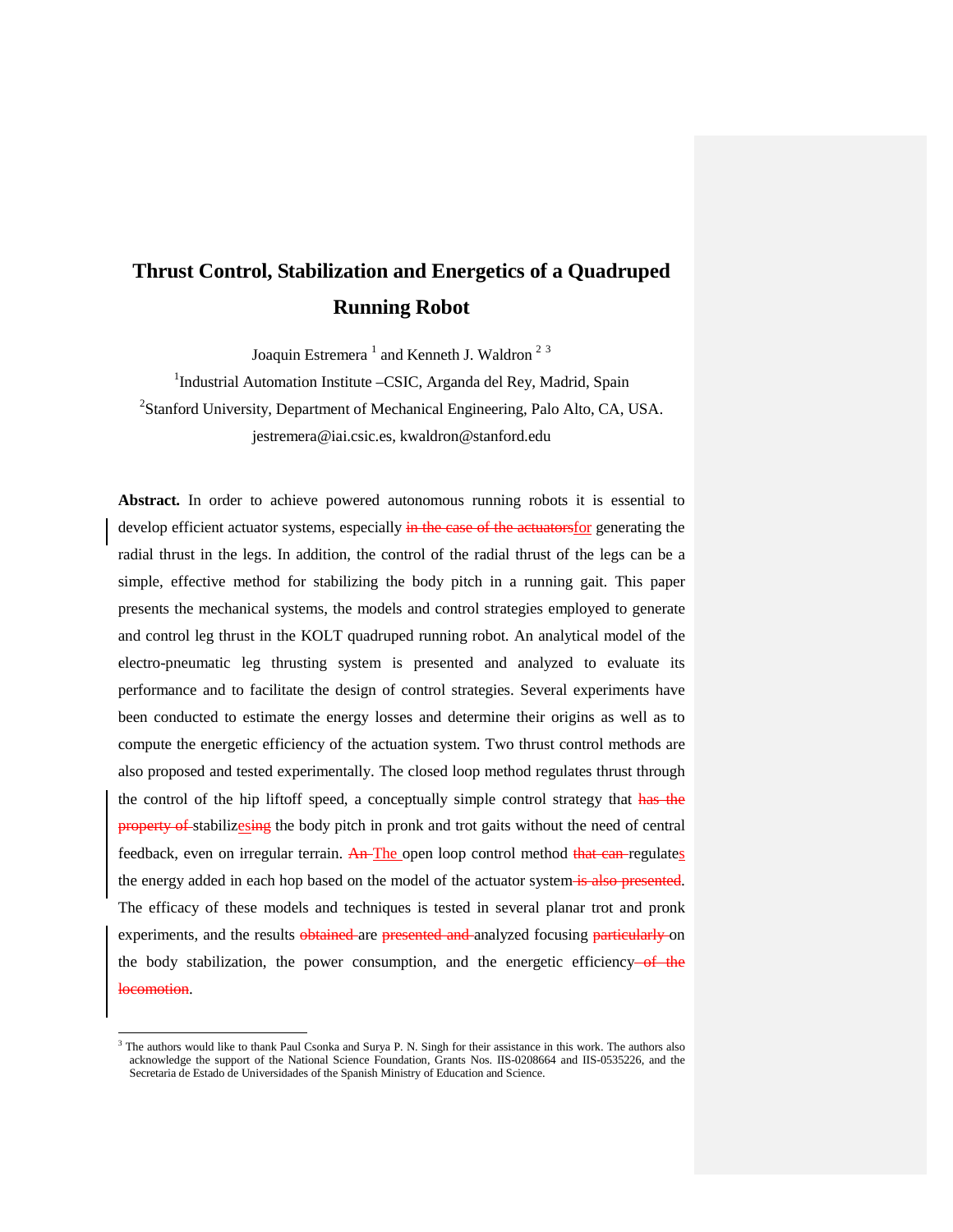**Key words:** Running robot, legged machine, quadruped, fast locomotion, dynamic stability, trot, pronk, gallop.

# **1 Introduction**

Research on legged robots has been carried on for more than four decades. In this period multilegged, statically stable walking robots have reached an acceptable degree of functionality (Song and Waldron, 1989; Plustech Oy, 1995; Gonzalez de Santos *et al*., 2000; Cepolina *et al*., 2006) and have proved to be to be superior to conventional vehicles in certain aspects, such as terrain adaptability. However, the inherent slow speed of legged machines is one of the main drawbacks that have prevented their use in practical applications. Thus, an important challenge in the field of legged robotics is to conciliate the advantages of legged machines (mainly the ability to negotiate irregular terrain) and the possibility of reaching speeds similar to those observed in the fastest running animals. However, However, in contrast with walking robots, only a reduced number of running legged machines have been reported to run successfully in the last two decades. This fact reveals that several major technical problems and scientific challenges must still be solved before high speed locomotion is achieved with a fully operational, power autonomous and self-contained legged robot.

One of the main challenges to be solved is the design of mechanical systems able to deliver the energy needed to sustain high speed locomotion during the short and intermittent periods of foot-ground contact. When this constraint is considered jointly with acceptable energetic efficiency and weight, the demands placed on the actuation systems are difficult to fulfill. This applies especially to the actuators generating radial leg thrust (i.e. producing leg extension) which have to handle higher loads. The systems described in [\(Brown](http://www.ri.cmu.edu/people/brown_h_benjamin.html) and [Zeglin,](http://www.ri.cmu.edu/people/zeglin_garth.html) 1998; Ahmadi and Buehler, 1999; Waldron and Nichol, 2004) represent different attempts to achieve energy efficient locomotion systems. Ahmadi and Buehler (1999) presented a study of the energetics of the electrically actuated monopod running robot ARL-II, showing better efficiency thant any other previous legged robot. However, a detailed experimental energetic study of fast quadrupedal locomotion, describing accurately the efficiency and the contribution of the different loss sources is still missing to date. The study of the energetics of locomotion are is considered essential by the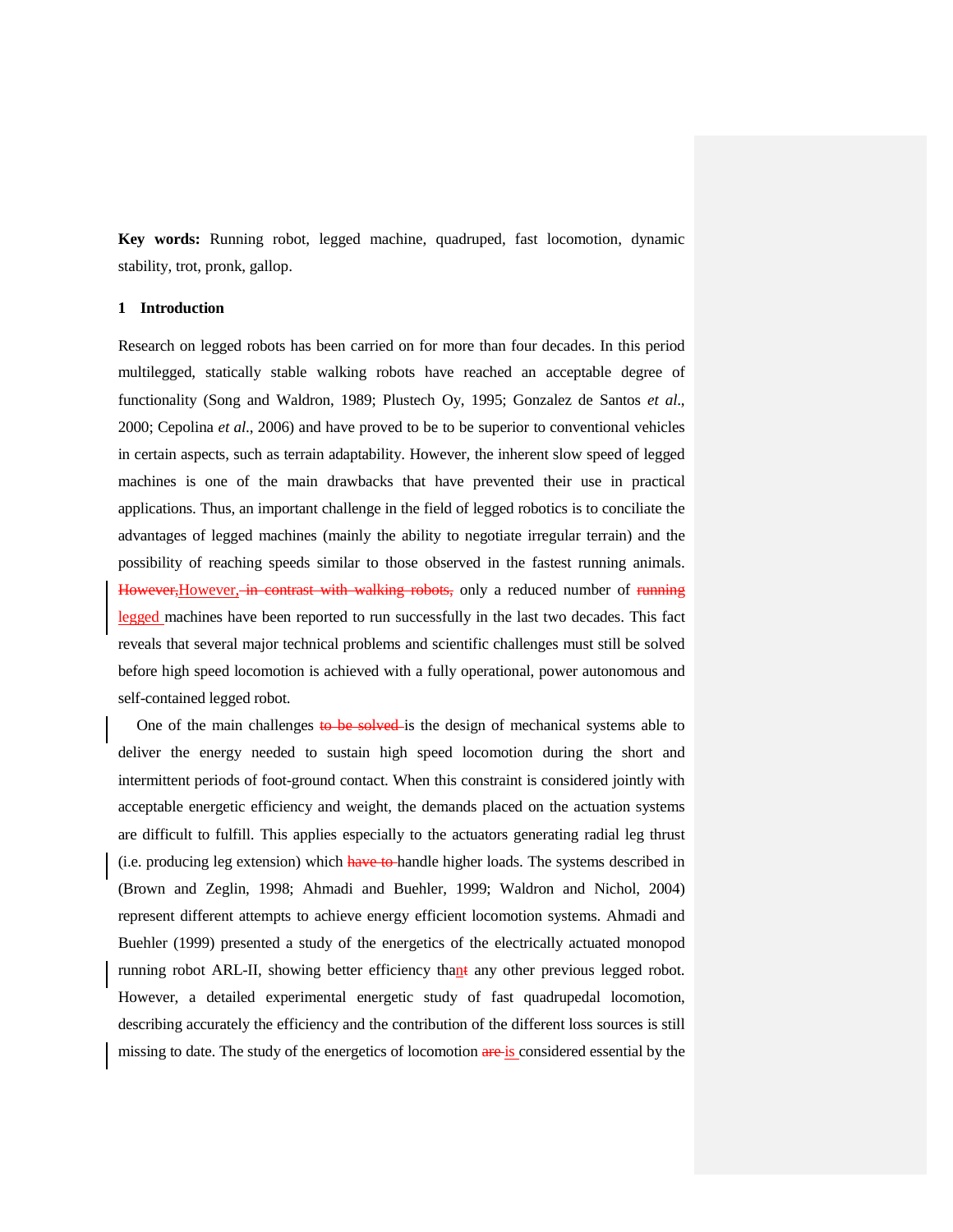authors in order to design power savingefficient actuation systemors to progress toward practical, pachieve power autonomous, fast legged robots.

The stabilization and control of fast dynamic gaits is another challenge that is yet to be solved. In animals, high speed gaits are supposed to be stabilized by the passive dynamics of the musculo-skeletal structure and by simple feed-forward mechanisms, more than by controllers relying on central feedback. For example, Herr and McMahon (2000; 2001) hypothesized and proved in simulation that trot and gallop gaits could be stabilized without the need of feedback of the body position and orientation. Instead, animals would use a more local control loop to regulate the torque in the hip and shoulder joints of the supporting legs so that the resulting linear speed of the feet is slightly higher (for rear legs) or slightly lower (for fore legs) than the body target speed. That would produce a "shoulder braking" and "hip thrusting" effect that stabilizes the body pitch motion.

In the case of robots, two main approaches have been proposed to generate stable dynamic gaits*.* The first approach consists of obtaining the return maps that describe the dynamic behavior of the machine to find regions in which the gait is passively stable. Murphy (Raibert, 1986) discovered that the passive stability of a bound gait could be predicted as a function of the non-dimensional moment of inertia (Raibert, 1986), defined by:

$$
\hat{I} = I/(ml^2) \tag{1}
$$

where *I* is the moment of inertia of the robot around its pitch axis, *m* is its mass and *l* is half the distance between fore and rear hips. The condition bound gait is passively stable only if  $\hat{I}$  < 1, ensures that the bound gait is passively stable, and a condition that sets a design constraint for bounding robots. For example,<sup>I</sup> in Raibert's quadruped (Raibert, 1990)  $\hat{I}$  was estimated to be 0.422 (Neishtadt and Li, 1991), so a stable bounding gait could be obtained without the need of any active control. Berkemeier (1998) derived approximate analytic return maps for the pronk and the bound gaits on planar models running in place. He found that in a pronk gait and for a given non-dimensional inertia, different discrete regions of stability existed depending on the apex height. Another example of this approach is the method used to find a stable cycle for the running robot SCOUT II (Poulakakis *et al.*, 2003). A return map obtained by numerical simulation was employed to find the  $leg$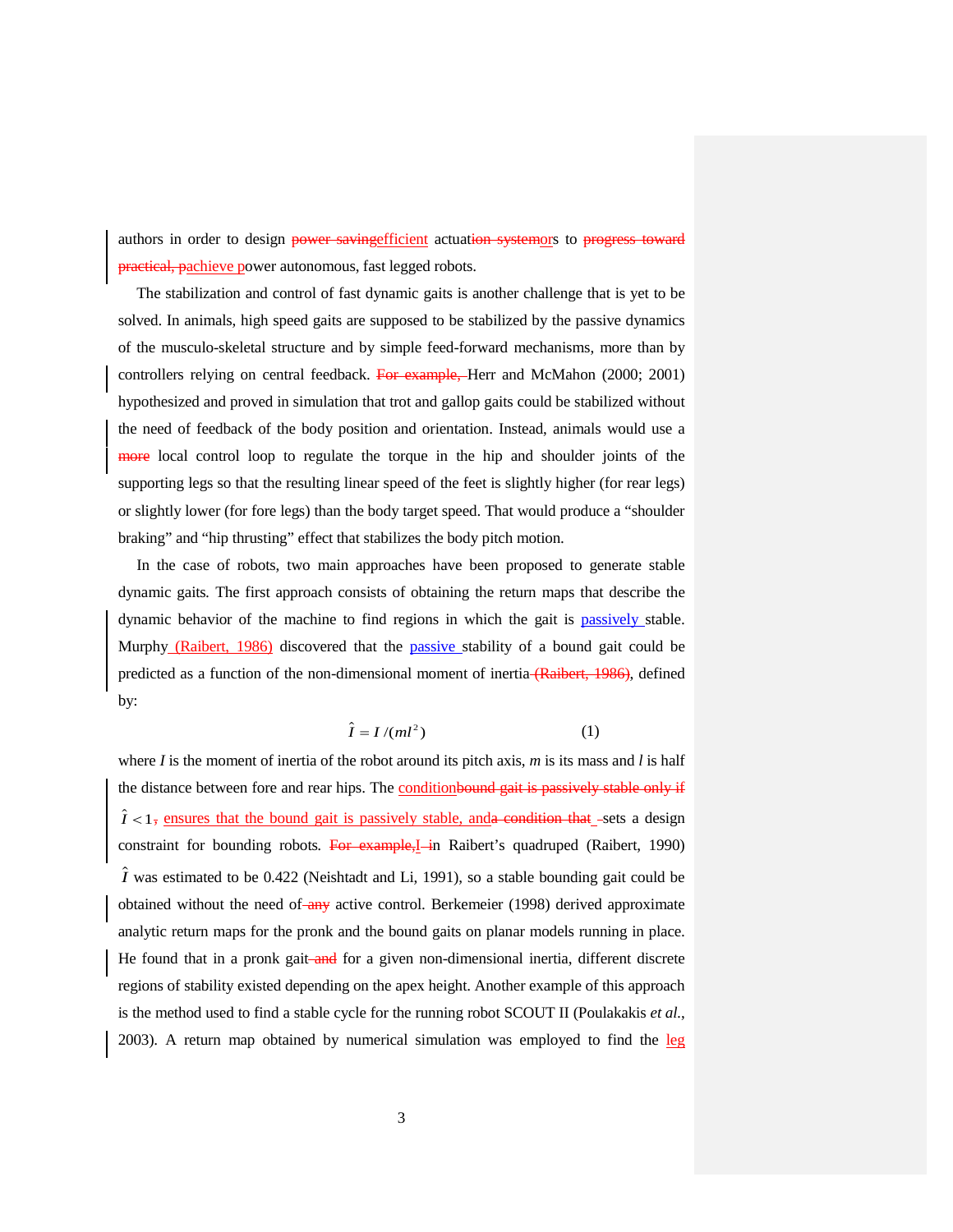touchdown angles for the legs-that generated a passively stable bounding gait, which was successfully implemented in the robot.

A second strategy consists of actively controlling the attitude of the machine to stabilize the gait. In Raibert's quadruped, trot, pace and pronk gaits were stabilized by applying torques to the hip joints during leg stance (Raibert, 1990), which were computed as a function of the body pitch and roll angles and rates by a PD controller. In (Berkemeier, 1996) another high level controller was proposed to stabilize a pronk gait by independently regulating fore and rear leg thrust. Differential leg thrust was also used by Marehfka (2003) to stabilize bound and gallop gaits. The leg thrusts (and also the leg-touchdown angles) were computed at the top of flight by a fuzzy controller tuned in simulation to achieve the desired state (body forward speed, height, attitude and angular rate) at the next top of flight. Although the last two methods proved to be effective in simulation they have not been tested in real quadrupeds.

The regulation of leg thrust as an effective technique for controlling and stabilizing real running quadruped robots has not been addressed sufficiently in the past. For example, Raibert's quadruped, did not use any method to actively regulate leg thrust; instead, the leg was extended a fixed length during leg stance. However, an alternative method for regulating the energy injected by the leg extension was also proposed (Raibert, 1986). In the SCOUT II quadruped robot, the leg longitudinal radial thrust cannot be actuated independently, and its single actuator per leg adds energy to the bound gait by rotating the leg around its hip joint while a spring provides the required compliance. The robot SCAMPER (Furusho *et al.*, 1995) performed a bound gait by actuating its knee with an electric motor working in speed control mode, a method that is a precursor of that presented in section  $4.14.14.1$ . However, to the authors' best knowledge, the repercussions of this technique in the stability of the bounding gait was not addressed.

Finally, the development of functional localization systems ensorss able to estimate the orientation and speed of the machine on irregular terrain in the particular working conditions characterized by running (repeated impacts, vibration and high accelerations) is yet another major problem to be solved. Given the difficulty of estimating the overall state of the machine, it is important to develop controllers that are robust against errors in the estimation or that even do not need this kind of feedback (Iida and Pfeifer, 2004).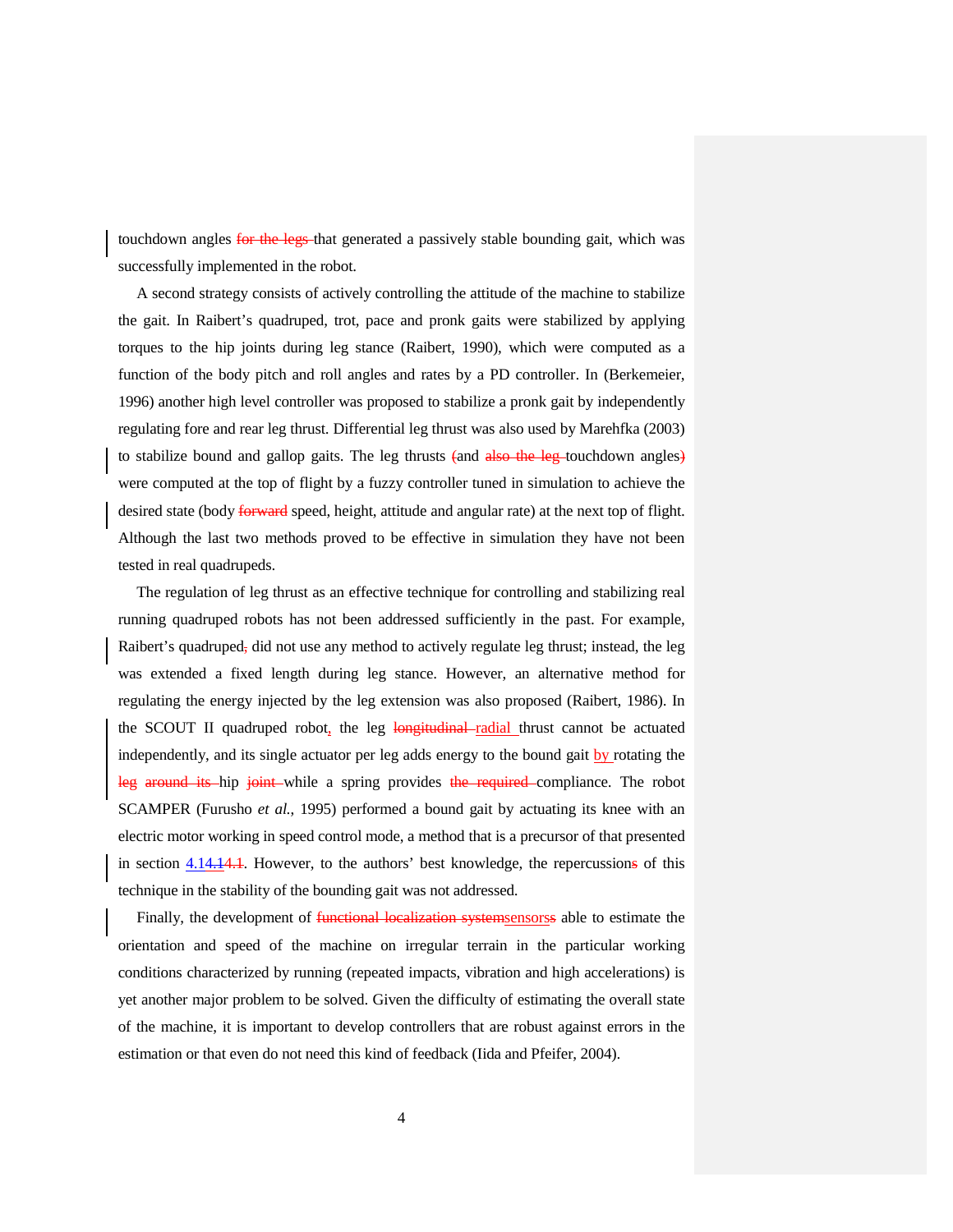This paper presents ongoing work on the KOLT robot related to leg thrust control, body stabilization and energetics, of simple running gaits, namely the trot and the pronk gaits. This work is intended to be a step towards the implementation of complex high speed gaits such as the gallop. The paper is organized as follows: The experimental platform, the KOLT quadruped, is described in section [222.](#page-4-0) A simple control strategy to stabilize trot and pronk gaits through the regulation of leg radial thrust is proposed in section  $\frac{333}{12}$ . Two methods implemented in the robot to control leg thrust and a model of the leg electromechanical system are described in section [444.](#page-11-1) Experimental and simulation results showing the performance of these methods, and evaluating operation of the actuator systems in pronk and trot gaits are presented and discussed in section  $-0.555$ . Finally, section  $\frac{0.066}{0.066}$  offers some conclusions.

# <span id="page-4-0"></span>**2 The KOLT quadruped platformDescription of the System**

The experimental platform employed is the KOLT (Nichol *et al.*, 2004) quadruped (see [Figure 1Figure 1Figure 1Figure 1](#page-4-1) and [Table 1Table 1Table 1Table 1\)](#page-8-1). This robot measures  $1.75 \times 0.60 \times 0.80$  m and weights 80 Kg. The distance between hips is 0.73 m, and the leg length is  $0.65$  m when the leg is extended. The moment of inertia of the robot around the pitch (transversal) axis that passes through the center of masses is 19.1 Kg  $m^2$  when the legs

<span id="page-4-1"></span>

Figure 1. The KOLT quadruped robot.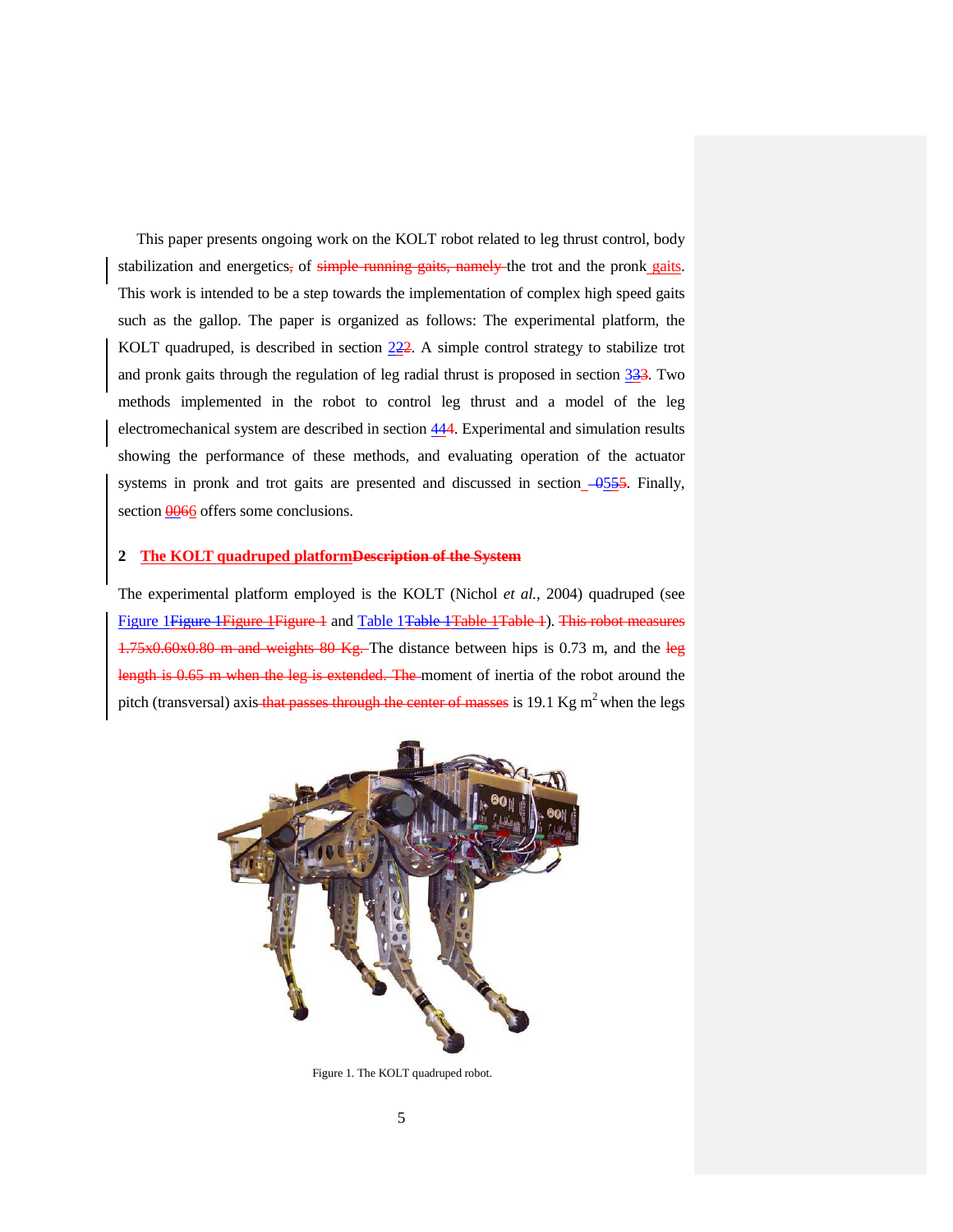are in their neutral position. Hence, the non-dimensional moment of inertia-is  $\hat{I} = 1.77$ , is well outside the region in which the bounding gait is passively stable.

The legs are based on a mammal type configuration, and they have three active degrees of freedom driven by brushless motors. The hip pitch and roll joints are driven by high torque motors for which the reduction ratio is only 6:1. Since the joint mechanical impedance is proportional to the square of the reduction ratio, this low ratio yields a very low joint impedance. In this way, if When the electric motor is inactive, the hip joints-can act approximately as free joints (despite of parasitic torques), in order to allowing for a natural dynamic behavior of the quadruped during leg stance. Thee knee electro-pneumatic actuation system has been designed to maximize the thrust and the energetic efficiency. The knee joint is actuated in an agonist-antagonist way by a brushless motor that produces leg flexion and a pneumatic spring which produces leg extension (see Figure 2Figure [2Figure 2Figure 2\)](#page-6-0). The knee motor actuates the knee joint by means of a cable and an arrangement of pulleys that allow decoupling the knee and the thigh motionThe shaft of the knee motor directly drives a capstan on which a cable is wound. The arrangement of this cable around two pulleys located in the thigh joint and near the foot permits the decoupled actuation of the knee joint without interfering in the thigh joint motion (Waldron and Nichol, 2004). The pneumatic spring provides the necessary leg compliance at landing and makes possible the storage of elastic energy. The stiffness of the resulting virtual leg depends on the knee angle (Schmiedeler, 2001), and is 15.9 kN/m when the leg is extended and the pneumatic spring is pre-charged at 100 p.s.i. Two additional elements, a check valve and an air reservoir, permit storage of elastic energy during flight and control of the amount of energy injected to the system in the support phase. The An air reservoir is connected to the pneumatic spring through a one-way check valve, which passively permits flow from the spring to the reservoir when the leg flexes (i.e., when the spring is compressed) and prevents flow in the opposite direction when the leg extends. This valve can be actively opened by the control system to allow air to flow back from the reservoir to the spring. During a hop the leg alternates through The leg working cycle is composed of four phases-which are summarized next:

1. Phase 1: After the foot liftoff, the knee motor flexes the knee, compressing the **pneumatic**-spring, and pumping pressurized air into the reservoir to store energy-and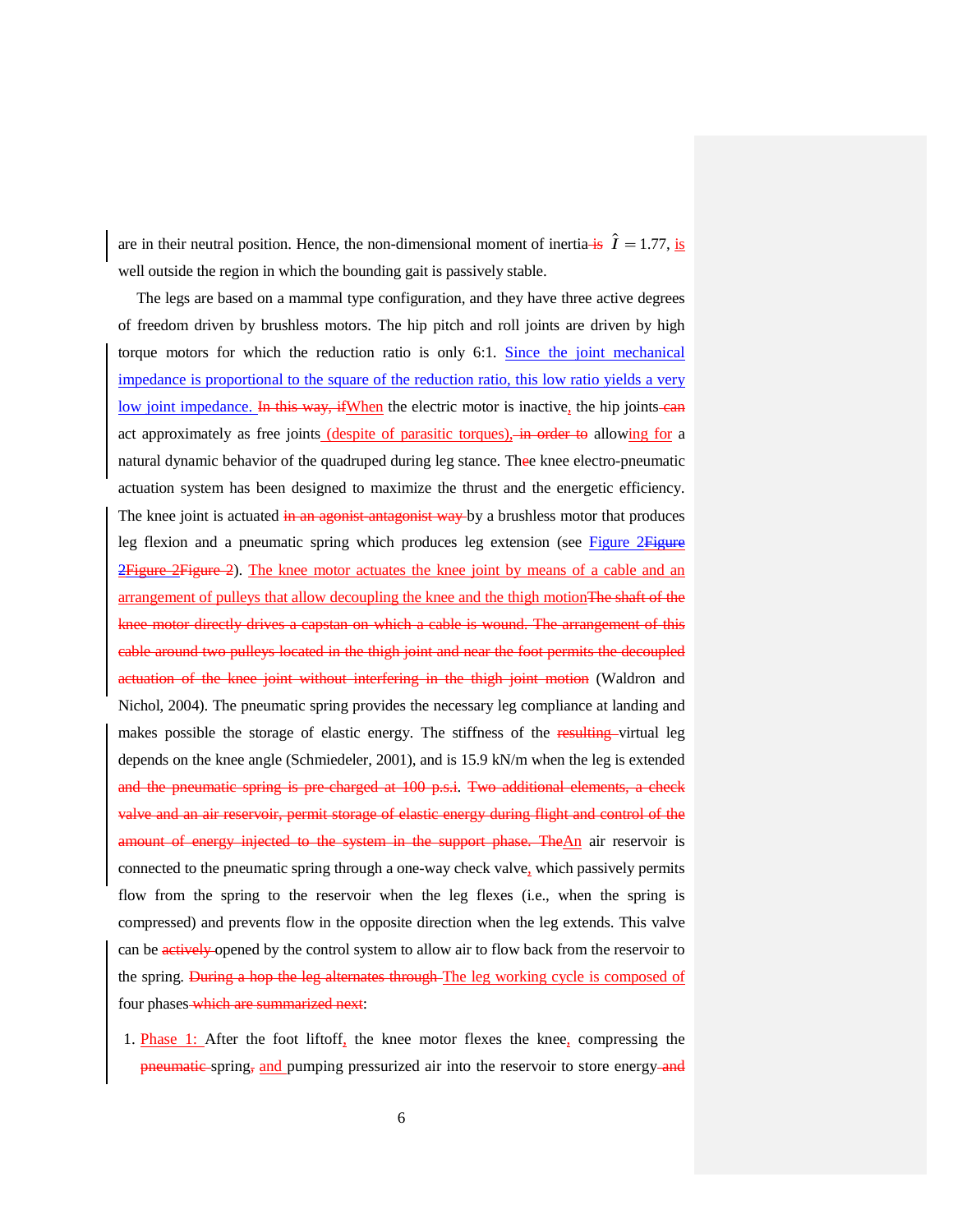to produce ground clearance. The hip motors move the foot to the desired touchdown position.

- 2. Phase 2: The knee motor unwinds the cable, letting the pneumatic spring extend the leg in preparation for landing. The one-way-check valve retains the pressurized air in the reservoir. The hip motors maintain the foot in the desired touchdown angle.
- 3. Phase 3: After landing, the leg is flexesed under the weight of the robot and, thus, the spring is compressed<sub>1</sub>. Kinematic and potential energy of the robot are stored in the spring as storing elastic energy. Hip motors are inactive during stance so the hip acts as a passive joint.
- 4. Phase 4: After reaching the maximum leg compression, the valve is opened so that and the pressurized air stored in the reservoir can-returns to the spring. The leg extends while the elastic energy stored in the spring and reservoir is converted into kinetic and potential energy causing the liftoff of the foot and beginning a new cycle.

The design has two main advantages: First-, the work done by the electric motors can be stored during the relatively long flight phase, and then released rapidly during the relatively short stance phase. This means that lower power motors can be employed. Second, the use of pneumatics provide additional means for controlling the energy stored and released by the spring, as explained in this paper.

Each leg is controlled by a\_n independent-microcontroller in charge of executing thethat



<span id="page-6-0"></span>Figure 2. Schematic and picture of the electro-pneumatic leg thrusting system.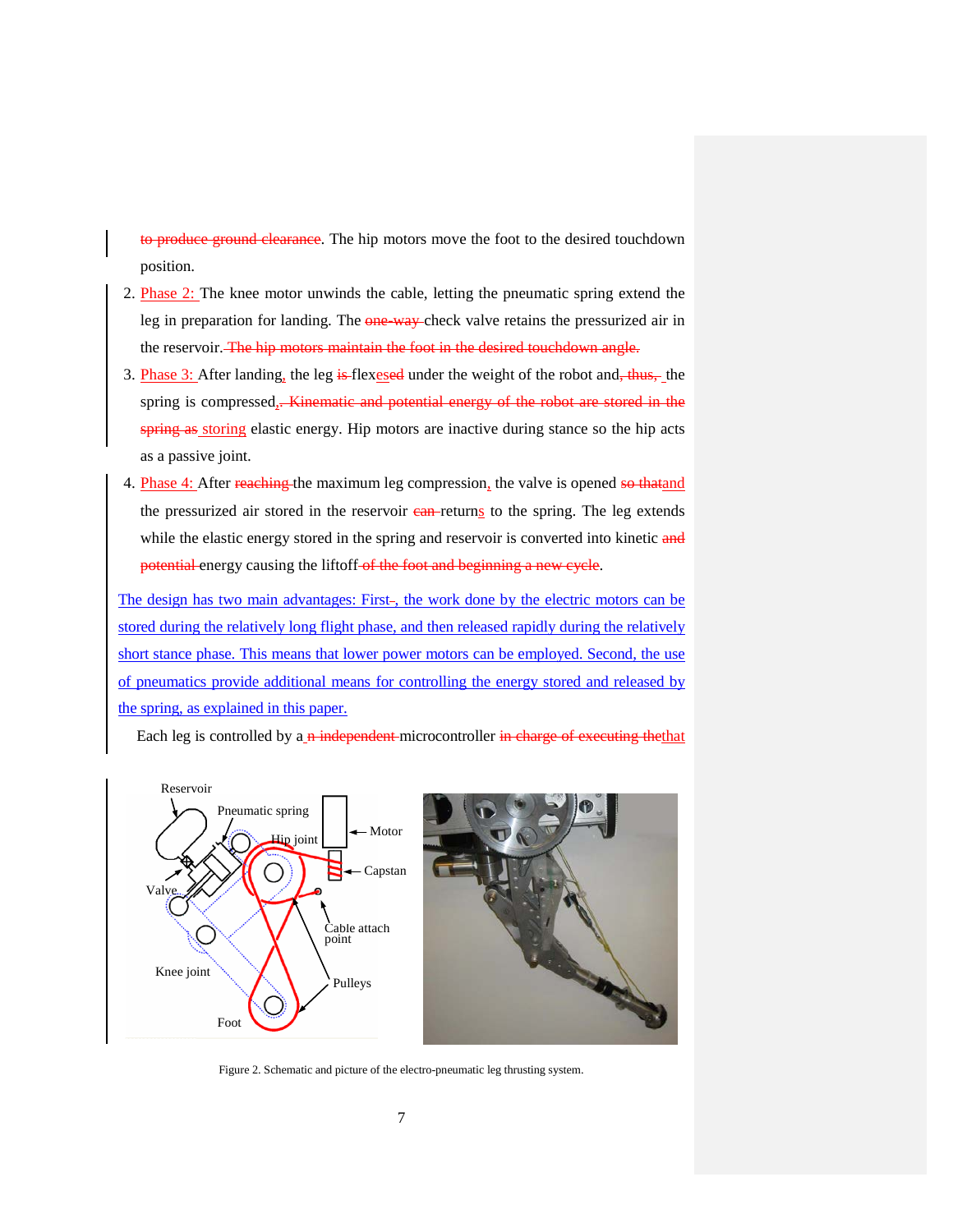controls-low level joint positions control as well asand generatesing the leg working cycle through the four states described above. Feedback is provided by a foot switch activated during ground contact and encoders in the motor shafts. Throughout the stance period the cable that transmits the motion from the knee motor to the shank is slack (as the knee motor and the knee joint do not move synchronously) and for this reason an additional encoder is placed on the knee.During stance, the cable joining the knee motor and the shank is slack, and the motor and the knee joint do not move synchronously. For this reason, an additional encoder is placed on the knee.

A central computer is in charge of coordinatesing the four leg microcontrollers and estimatesing the overall state of the robot. A localization system combining data from an inertial measurement system (IMU) and infrared rangefinders aimed towards the ground is employed to determines the pitch and roll angles of the body as well as and its height above the ground (Singh and Waldron, 2005). In the current development stageCurrently, the KOLT robot is supported by a boom that confines its motion to a plane: vertical and longitudinal motion and rotation about the pitch axis are allowed, while lateral motion and roll and yaw rotations are impeded. An encoder is mounted on the boom to measure the pitch angle accurately in order to tune the IMU/Rangefinder localization system. This encoder is employed as body control input in the experiments presented here. In the experimental results presented in this paper, the body pitch is measured accurately with an encoder mounted on this boom. However, these measurements are not employed as feedback for the controllers.

Each leg microcontroller estimates the forward speed of the body based on the thigh angular speed during stance. This information is sent to the main  $e$  central computer where combines these estimations from the four legs are combined to obtain the overall body speed. The touchdown position of the feet is computed as a linear function of the error in forward speed (Raibert, 1990) and the error in position on the treadmill on which the robot runs [\(Brown](http://www.ri.cmu.edu/people/brown_h_benjamin.html) and [Zeglin,](http://www.ri.cmu.edu/people/zeglin_garth.html) 1998; Ahmadi and Buehler, 1999):

$$
x_f = (v - v_T) T_{support} / 2 + k_V v + k_P (x - x_d)
$$
 (2)

where  $x_f$  is the-position of the foot referred to the hip,  $v_T$  is the treadmill speed,  $T_{support}$  is the support time of the fooeet,  $x \neq y$  and  $x \neq y$  are the body position and speed,  $x_d$  is the desired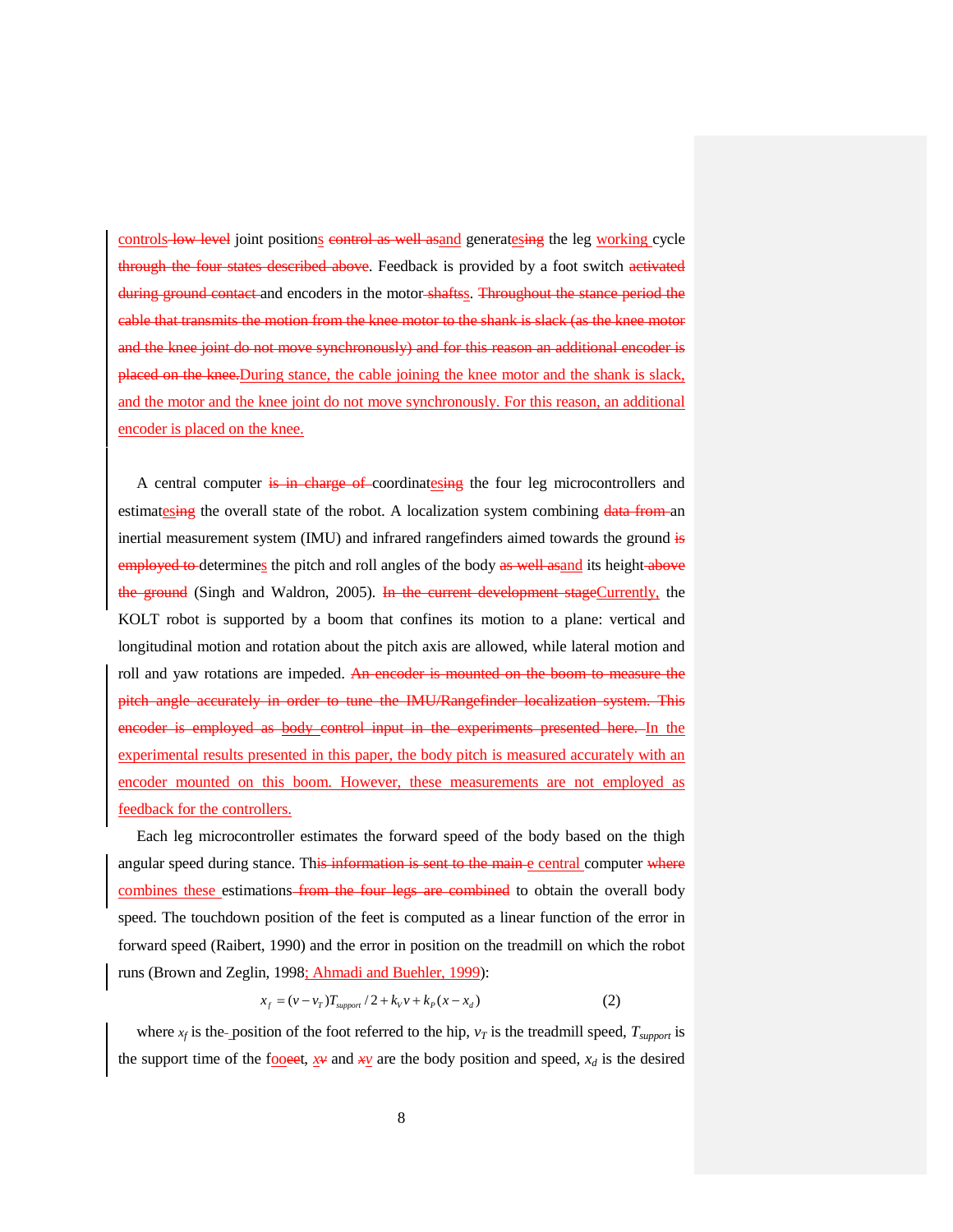<span id="page-8-1"></span>

| <b>Robot</b> | Weight       | 80 Kg                  |
|--------------|--------------|------------------------|
|              | $I_{yy}$     | 19.1 $Kgm^2$           |
|              | î            | 1.77                   |
|              | Length       | $1.75 \text{ m}$       |
|              | Width        | 0.60 <sub>m</sub>      |
|              | Height       | $0.80 \text{ m}$       |
| <b>Body</b>  | Weight       | 36.8 Kg                |
|              | $I_{xx}$     | $1.6$ Kgm <sup>2</sup> |
|              | $I_{yy}$     | 14.9 $Kgm2$            |
|              | $I_{zz}$     | 15.9 $Kgm2$            |
|              | Length       | $1.75 \text{ m}$       |
|              | Width        | 0.60 <sub>m</sub>      |
|              | Height       | 0.19 <sub>m</sub>      |
| Leg          | Weight       | 11.0 Kg                |
|              | Thigh length | $0.35$ m               |
|              | Shank length | $0.35 \; \mathrm{m}$   |

Table 1. Characteristics of the KOLT quadruped robot.

position of the body and  $k_y$  and  $k_p$  are experimentally tuned gains. The touchdown angle is referred to the vertical so T<sub>t</sub>he attitude of the body and the touchdown position  $x_f$ are measured by the attitude sensors was employed to determine the final final thigh angles.

Very simple controllers were are employed to produce pronk and trot gaits. In the ease of the pronk, each leg works independently and no coordination mechanisms were are employed to synchronize the phases of the legs. In the case of the trot gait, data from the foot contact switches was are employed to alternate the states of the two pairs of legs: a pair of diagonal (non-adjacent) legs waits flexed (i.e., they remain in phase 1) until the other pair has landed and taken off the ground. The hip joints doid not exert torques during stance in order to control the attitude nor to propel the body, acting thus as free joints. The leg radial thrust,  $(i.e.,$  the thrust provided by the knee actuator system,) was is controlled with different methods, as explained in the following sections.

## <span id="page-8-0"></span>**3 Liftoff Speed Control for Body Stabilization**

A simple strategy was has been designed to regulate the leg thrust. The hip liftoff speed, defined as the maximum linear speed of the hip related to the foot (in the foot-hip direction), is controlled in closed loop mode during the leg stance. In this way, the initial speed of the hip at the beginning of the flight phase can be controlled, and thus the body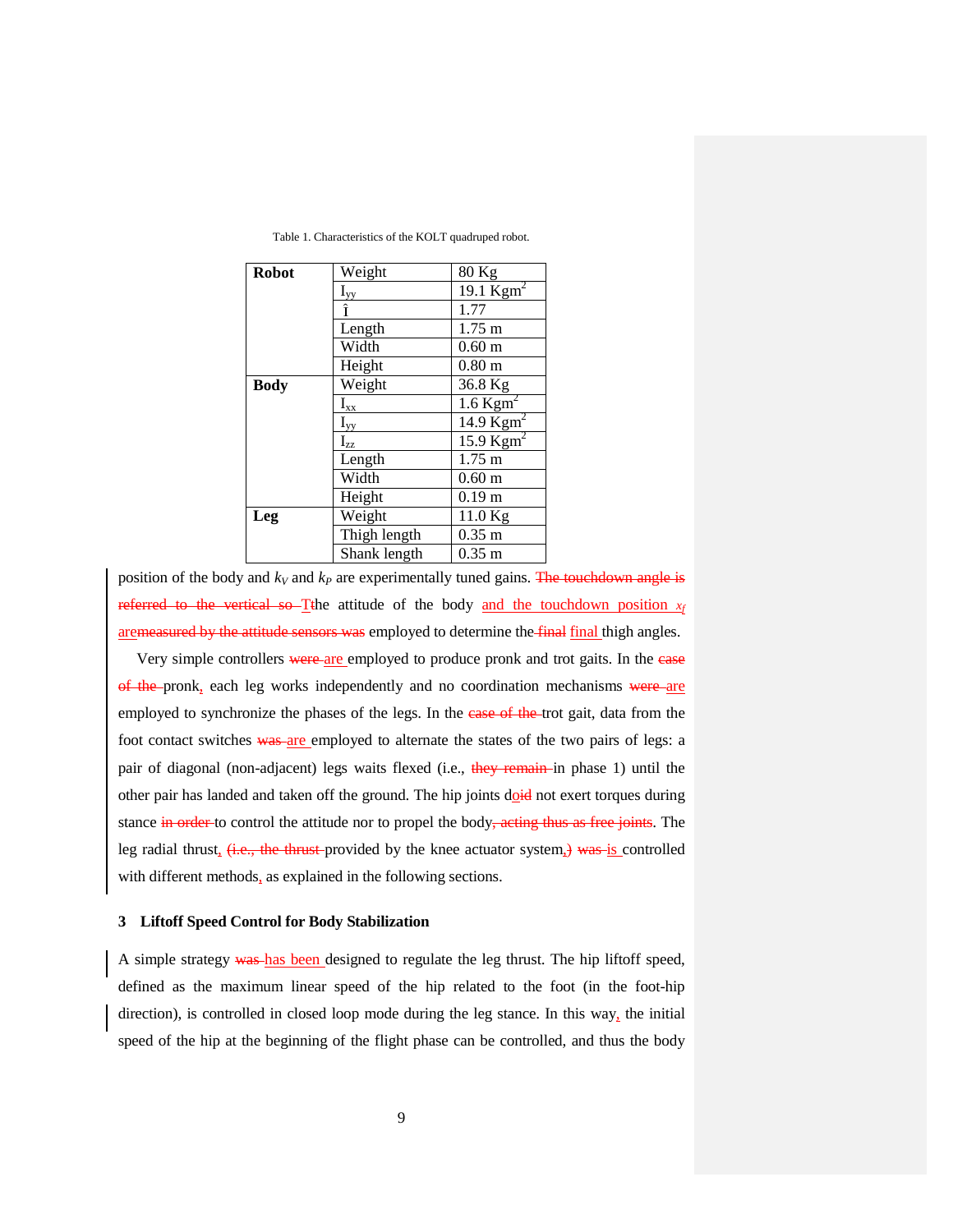take-off speed and the body top of flight height can be regulated. This approach presents several advantages when compared with other thrust regulation methods:

1.Liftoff speed is easily measurable in a real robot, thanks to the joint position sensors, while magnitudes such as the impulse or the energy added by the leg thrust should be estimated or measured using more complex sensors.

This simple low-level controller can help to stabilize gaits in which the body remains level, such as the pronk and the trot, without the need of central feedback. The local feedback loop can make the system less dependent on the initial conditions from hop to hop, and more robust against disturbances, for example irregular terrain. Additionally, liftoff speed is easily measurable in a real robot, thanks to the joint position sensors, which are available in most robots.

2.

3.This approach can simplify the complex natural behavior of the running machine, so that simpler high level controllers can make use of it.

This method was tested employing the DynaMechs simulation library (McMillan *et al.*, 1996), and an accurate physical model of the KOLT robot. In simulation the position of the knee is controlled by a PD controller, so the knee joint behaves as if driven by a damped torsional spring. When the knee is maximally compressed during stance the desired position of the knee joint is changed instantly to a more extended position to produce additional thrust. The liftoff speed can be controlled in simulation with arbitrary precision by interrupting the thrust phase when the desired foot-hip speed has been reached.  $\overline{+}$ interrupt the thrust the leg is flexed for the next swing phase, even though the foot is still in contact with the ground.That is, when the desired liftoff speed has been reached, the leg is flexed rapidly, and since the body is already moving upwards this causes the foot liftoff.

**Formatted:** Bullets and Numbering

**Formatted:** Bullets and Numbering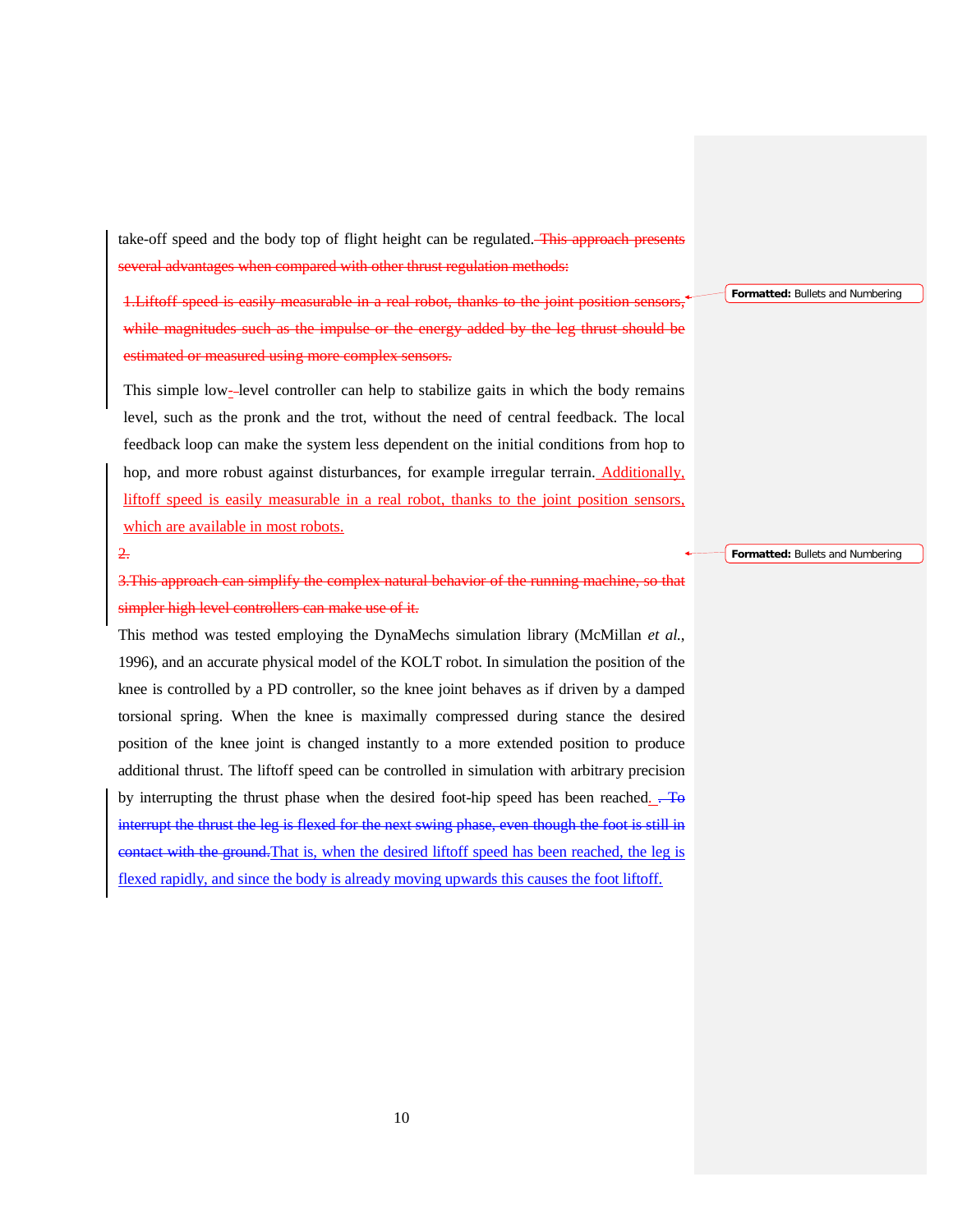

<span id="page-10-0"></span>Figure 3. Height of the fore and rear hips (thick and thin lines respectively) in a simulated pronk gait, a) without liftoff speed controller b) employing the liftoff speed controller.

Two simulations were run to prove the efficacy of this controller: in the first simulation the above described liftoff speed controller was not employed, i.e., thrust was not interrupted by the control system and the swing leg flexionphase was only started after foot liftoff. In the second experiment the liftoff speed controller was employed. Thrust was adjusted in both experiments to produce similar apex heights, and in both cases the robot was dropped with the body level and no angular speed. [Figure 3Figure 3-](#page-10-0)a shows the behavior when this controller is not employed. As can be seen in thiIn the first case (i.e., without liftoff speed control), ts graph, when the fixed thrust is employed the body pitch angle begins to oscillate soon after the first hop, and, t being the period of the body pitch oscillation is twice as large as the hopping period (see [Figure 3Figure 3Figure 3-](#page-10-0)a). The amplitude of the oscillation increases rapidly until it stabilizes after eight hops. Thus, the pronk and the bound gaits are not passively stable in the simulated robot, at least for the commanded hop apex height. [Figure 3Figure 3-](#page-10-0)b In the second simulation, shows the behavior of thethe robot employing the liftoff speed controller while pronking. This graph shows how a pronk gait can be is stabilized with the use of the simple closed loop liftoff speed controller, without the need of central feedback (see [Figure 3Figure 3Figure 3-](#page-10-0)b). Other simple paired-foot gaits, in which the body remains predominantly leveled, such as the trot or the pace, can benefit from the same approach, at least to stabilize the body rotation about the pitching axis. This technique was implemented and tested in the KOLT robot as described in section [4.14.14.1.](#page-11-0)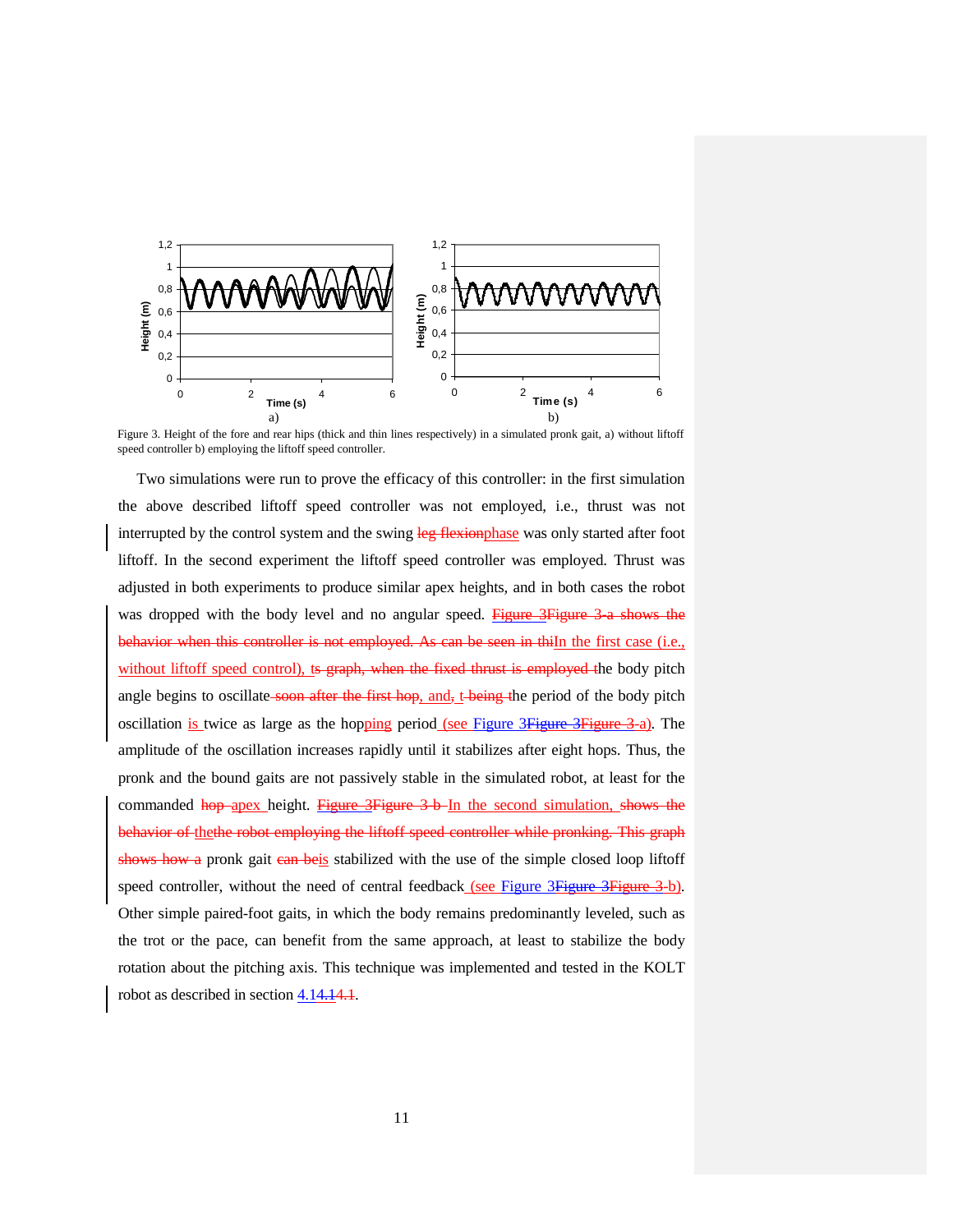#### <span id="page-11-1"></span>**4 Leg Thrust Control Methods**

Two methods have been employed to regulate leg thrust in the real KOLT robot. The first one implements the concept of liftoff speed control introduced in section  $333$ , and the details of the implementation in the robot are described in section [4.1.](#page-11-0) Tand the second method makes use of a model of the electro-pneumatic thrusting system to control the amount of energy injected in each hop as a function of valve timing, and is presented in <u>etion [4.2.](#page-12-0)</u>.

#### <span id="page-11-0"></span>**4.1 Closed Loop Leg Thrust Control**

This controller regulates the liftoff speed with the use of direct sensory feedback of this magnitude, and thus its classification as closed loop. When the knee has reached its maximum compression point during stance, the valve is opened. The knee speed is then monitored during leg extension to estimate the liftoff speed. When the desired linear liftoff speed has been reached, the knee motor is actuated to wind up the cable and to cause the flexion of the leg, interrupting in this way the thrust phase.

To estimate the liftoff speed along the foot-hip direction *Vliftoff*:, the knee position *θknee* is differentiated and filtered:

$$
V_{\text{lipog}}(t) = \left(\alpha \frac{\theta_{\text{knee}}(t) - \theta_{\text{knee}}(t-1)}{T_s} L_{\text{link}} \sin\left(\frac{\theta_{\text{knee}}(t)}{2}\right) + (1-\alpha) V_{\text{lipog}}(t-1)\right)
$$
(3)

 $L<sub>link</sub>$  is the length of the shank and thigh links of the leg and  $T<sub>s</sub>$  is the sampling frequency. The parameter  $\alpha$  of the first order filter was adjusted experimentally to obtain an accurate estimation. In order to do this, the liftoff speed estimated in real time in a hopping experiment was compared with a second estimate computed *a posteriori* from the measured time of flight (assuming a ballistic trajectory of a point mass located in the hip).

The principal difficulty for controlling the liftoff speed in the KOLT prototype is the fact that during the stance the knee motor cable is not under tension and is considerably slack. As a result, there is a time lag before the motor can effectively flex the leg to interrupt the thrust. This time lag depends on the angle of the knee (and thus the slackness of the cable) at the instant in which the desired liftoff speed is reached, making this effect difficult to compensate. Consequently, the actual liftoff speed will beis always higher than the desired liftoff speed, as can be seen in the experimental results (section  $5.105.1$ ).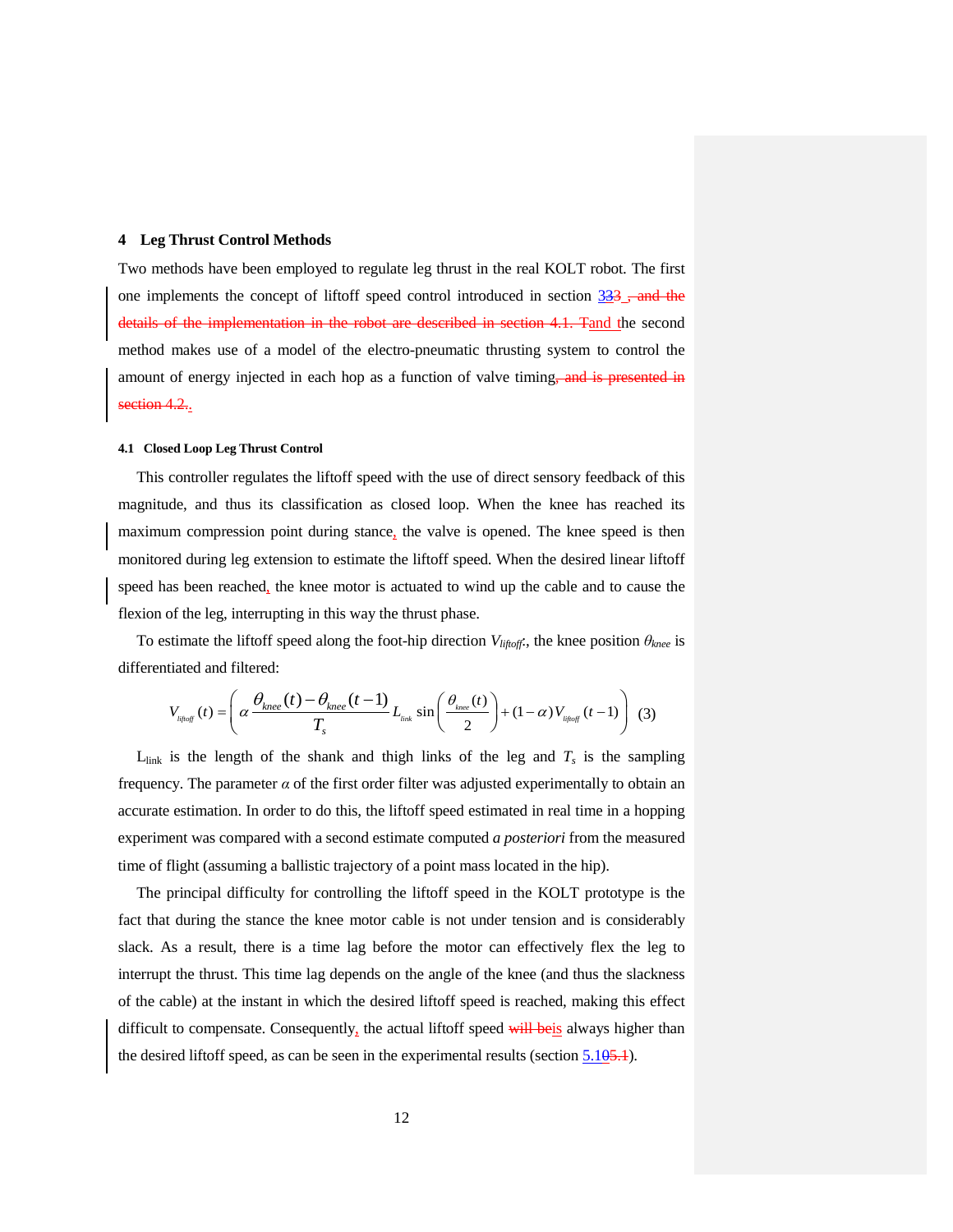#### <span id="page-12-0"></span>**4.2 Open Loop Leg Thrust Control**

The second method proposed regulates the leg thrust by varying the instant at which the check valve is opened. Intuitively, the injected energy will be maximum if the valve is opened when the leg is maximally compressed, and no additional energy would be injected if the valve is opened at take-off. Thus, any intermediate amount of energy can be added opening the valve a certain time after the maximum leg compression and before take-off. Let  $P_{init}$  be the initial pressure in the spring and reservoir when the spring is maximally extended, i.e., when its length is *Lmax* and the leg is extended as well. During swing (leg phase 1), the knee motor flexes the leg<sub>3</sub>-so that the spring is compressing the springed to a position length  $L_{comp}$ , while and the pressure in the spring and reservoir ascends to  $P_{comp}$ given by:

$$
P_{comp} = P_{init} \left( \frac{V_{res} + V_{par} + A_{cyl} L_{max}}{V_{res} + V_{par} + A_{cyl} L_{comp}} \right)^{\gamma}
$$
(4)

where  $A_{cyl}$  is the area of the piston  $V_{res}$  is the volume of the reservoir,  $V_{par}$  is the parasitic volume connecting the spring and the valve and  $\gamma=1.4$  is the adiabatic exponent. When the spring is extended again to length *L*<sub>land</sub> in preparation for landing (leg phase 2), the pressure in the spring descends to  $P_{land}$ , while the pressure in the reservoir remains constant  $\left(\frac{}{\sqrt{1-\epsilon}}\right)$ that the volume in the reservoir is not considered in the calculation of  $P_{land}$ , since the check valve prevents the air in the reservoir returning to the spring):

$$
P_{land} = P_{comp} \left( \frac{V_{par} + A_{cyl} L_{comp}}{V_{par} + A_{cyl} L_{land}} \right)'
$$
 (5)

After landing  $\frac{(\text{leg phase 3})}{(\text{deg phase 3})}$ , the leg is compressed under the weight of the robot-until it reaches the maximum compression point, storing energy in the spring in this process. Then, it begins extending again, returning the elastic energy in the spring, until the valve is opened at spring length  $L_{\text{value}}$ . When the valve is opened (leg phase 4), ideally the pressures in the reservoir and the spring equalize instantly (the pneumatic system was carefully designed to minimize transitory dynamics). The leg then continues extending until the initial state (*Lmax, Pinit*) is reached, returning the energy stored in the spring plus the additional energy stored during swing in the reservoir. The net additional energy injected in this process can be computed as the sum of the work done before valve opening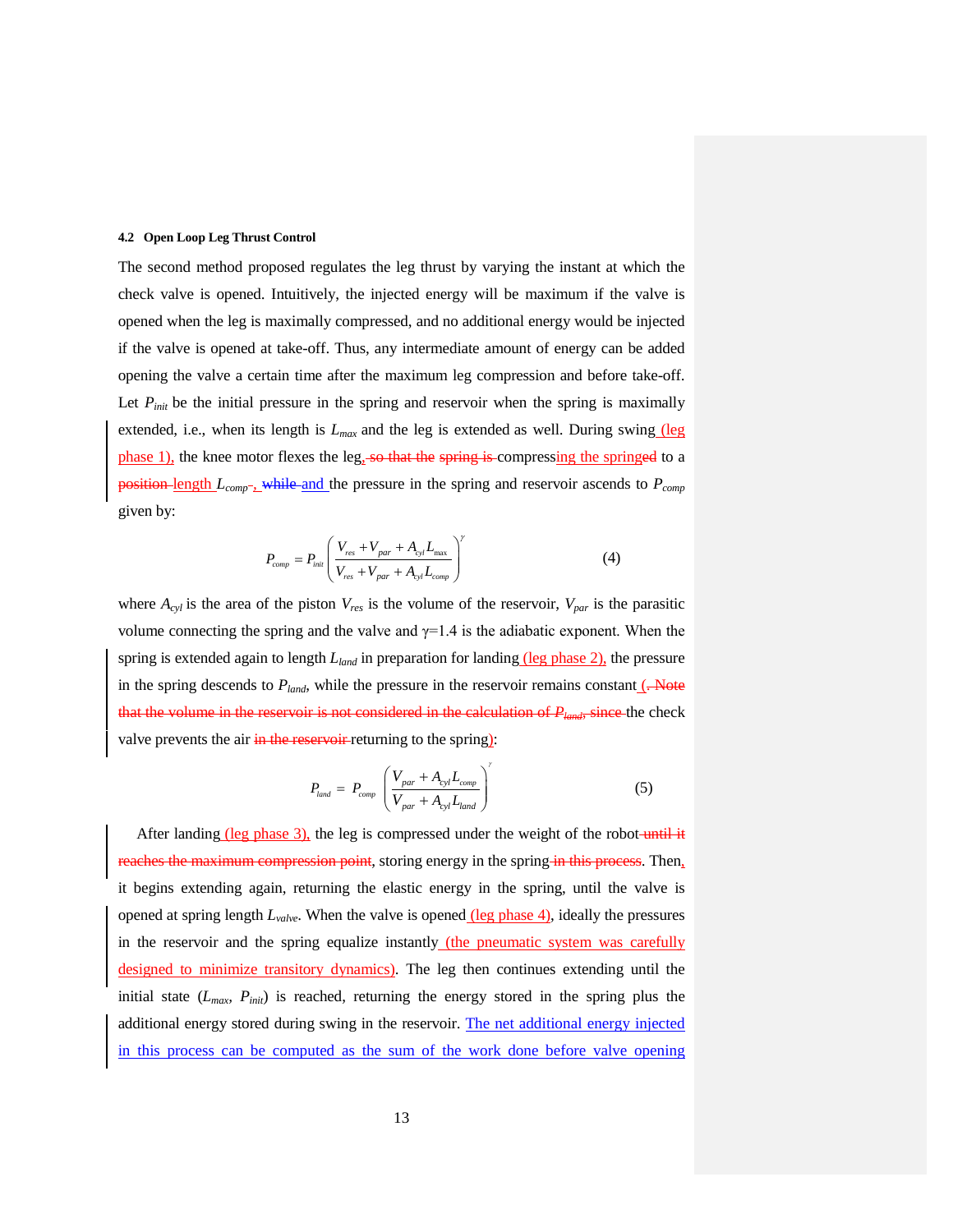<span id="page-13-0"></span>

| Pre-charge pressure                | $P_{init}$ | 689 K Pa                             |
|------------------------------------|------------|--------------------------------------|
| Reservoir volume                   | $V_{res}$  | $508 \cdot 10^{-6}$ m <sup>3</sup>   |
| Parasitic volume                   | $V_{par}$  | $25.10^{-6}$ m <sup>3</sup>          |
| Spring piston area                 | $A_{cyl}$  | $1.828 \cdot 10^{-3}$ m <sup>2</sup> |
| Spring length at swing compression | $L_{comp}$ | $45.10^{3}$ m                        |
| Spring length at landing           | $L_{land}$ | $[60, 75] \cdot 10^{-3}$ m           |
| Maximum spring length              | $L_{max}$  | $76.10^{-3}$ m                       |

Table 2. Characteristics of the pneumatic thrusting system.

(spring compression and beginning of spring extension), and after the valve opening (completion of spring extension):The net additional energy injected in this process is given by the work donemade by the spring during leg stance, which can be computed as the sum of the work before and after the valve opening:

$$
E_{added} = \int_{L=L_{t_{end}}^{L} A_{cyl} P_{land} \left( \frac{V_{par} + A_{cyl} L_{land}}{V_{par} + A_{cyl} L} \right)^{\gamma} dL + \int_{L=L_{t_{end}}^{L=L_{max}} A_{cyl} P_{init} \left( \frac{V_{res} + V_{par} + A_{cyl} L_{max}}{V_{res} + V_{par} + A_{cyl} L} \right)^{\gamma} dL \tag{6}
$$

Please note that before valve opening, part of the energy stored in the spring during compression is returned during beginning of spring extension. First term of expression above represents the net energy stored in this process. Substituting (4) and (5) in (6) and integrating, the added energy is given by:

$$
E_{added} = \frac{P_{land}}{1 - \gamma} \left( V_{par} + A_{cyl} L_{land} \right)^{\gamma} \left( \left( V_{par} + A_{cyl} L_{valve} \right)^{1 - \gamma} - \left( V_{par} + A_{cyl} L_{land} \right)^{1 - \gamma} \right)
$$
  
- 
$$
\frac{P_{init}}{1 - \gamma} \left( V_{res} + V_{par} + A_{cyl} L_{max} \right)^{\gamma} \left( \left( V_{res} + V_{par} + A_{cyl} L_{valve} \right)^{1 - \gamma} - \left( V_{res} + V_{par} + A_{cyl} L_{max} \right)^{1 - \gamma} \right)
$$
  
(7)

Thus, we can control the added energy modifying the magnitudes *Lmax, Lland*, *Lcomp* or  $L_{value}$ . The first option, the variation of  $L_{max}$  would beis analogous to interrupting leg thrust before the leg is completely extended, so it is equivalent to the method presented in section  $4.14.14.1$ . With t<sub>T</sub>he second and third options, have the advantage of storing only the energy that will be needed in the next stance is stored during the flight-during flight, either in the spring or in the reservoir, and this makes these methods more efficient. However, these options proved to be inaccurate methods for regulating thrust, at least in our experimental system. Additionally, this method implies that the exact amount of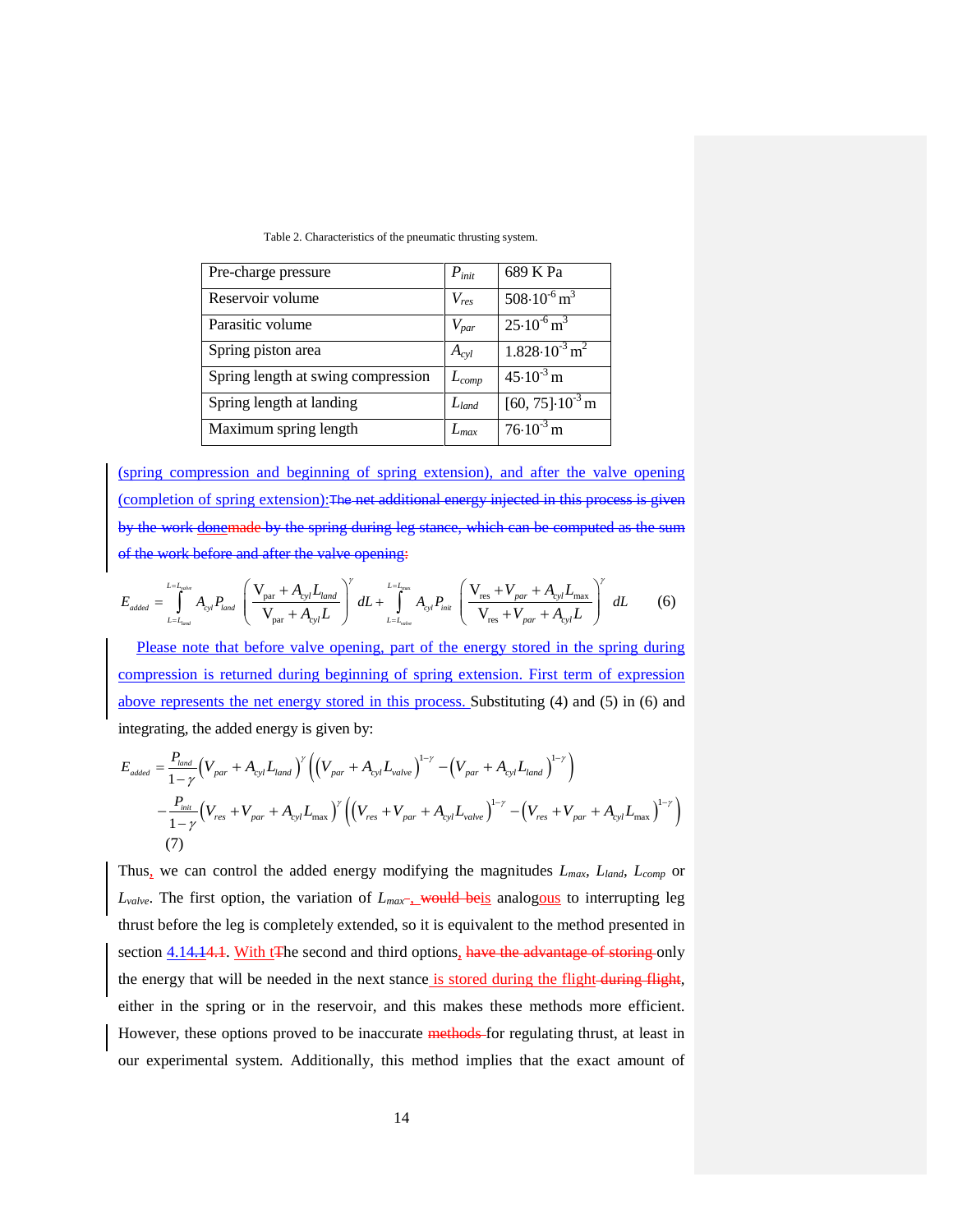

<span id="page-14-0"></span>Figure 4. Energy added in a hop by the electro-pneumatic thrusting system as a function of the length of the spring when the valve is opened  $(L_{valve})$ , for six different spring lengths at landing  $(L_{land})$ , computed with the analytical model.

thrust needed in the next stance must be known at the beginning of the previous swing phase. For these reasons we adopted the  $\frac{third-fourth}$  solution, the control of  $L_{value}$  to finely regulate the energy injected, while *Lland* and *Lcomp* were simply pre-adjusted to store appropriate amounts of energy. This method has the additional advantage that the amount of energy injected in the each stance hop can be decided as late as the maximum leg compression point of the stance, making possible the control of injected energy as a function of the leg compression to maintain the total energy (Raibert, 1986). -Figure 4 represents the energy injected in each hop as a function of *Lvalve*, for several values of L<sub>land</sub> computed from the analytic model above and the characteristics of the KOLT robot depicted in [Table 2Table 2Table 2Table 2.](#page-13-0) This graph shows that the injected energy that can be regulated with valve timing ranges from 0 to 10 J, while the variation produced by the landing length ranges from 0 to 25 J and the total range that can be obtained is thus 35 J.

In order to inject a particular amount of energy, the spring length can be monitored with the knee encoder, and the valve opened when the knee reaches the angle for which the injected energy predicted by the model is equal to the desired.

In order to inject a particular amount of energy, the spring length can be monitored with the knee encoder, and the valve opened when the injected energy predicted by the model equals the desired injected energy. A simpler method for energy regulation would be to open the valve a given time after the maximum compression; in this case the amount of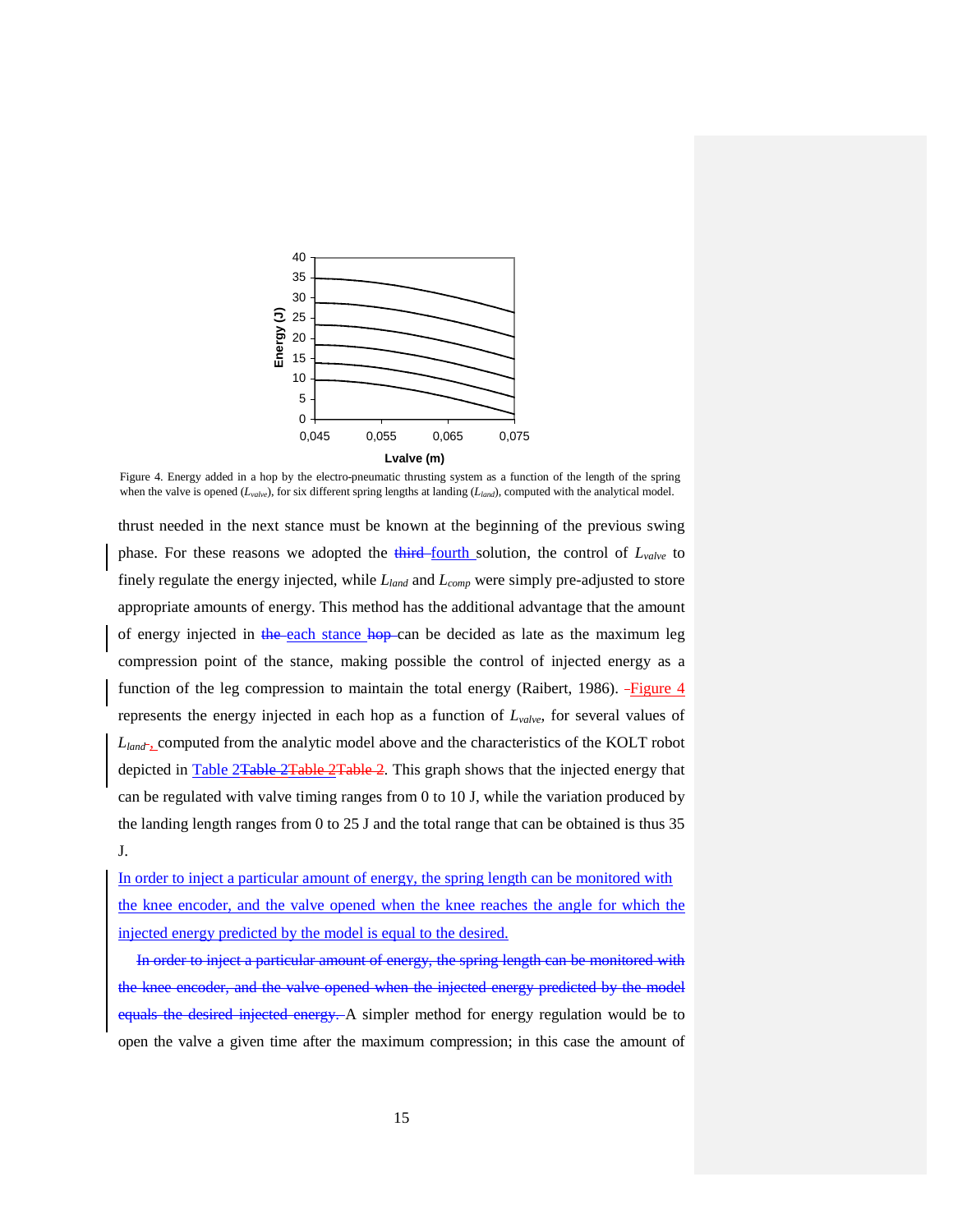energy injected would be unknown a priori, but it could be finely regulated, as can be seen in the next section.

## <span id="page-15-0"></span>**5 Experimental and Simulation Results**

## <span id="page-15-1"></span>**5.1 Two- Legged Bound Experiments**

In order to evaluate the performance of the two proposed thrust controllers, the KOLT robot was suspended by the rear part of the body, so that it could hop on its fore legs using them synchronously, as if they were one. These two legs support approximately half of the weight of the robot, so the conditions- were assessed experimentally to emulate be very similar to those found in a four-legged pronk, in terms of leg compresion, hopping height and hopping period. To test the closed loop controller the target liftoff was set to 0.5 m/s and increased 0.02 m/s after each hop, during 40 consecutive hops. Figure 5Figure 5Figure **[5Figure 7Figure 6](#page-15-2)** shows<sub>5</sub>, for the 40 hops, the actual estimated liftoff speed estimated from the time of flight as a function of the target liftoff speed. The liftoff speed is estimated a posteriori from the time of flight. This experiment shows the approximately linear relationship between the desired and actual liftoff speeds. Errors are larger for the lower



<span id="page-15-2"></span>Figure 5. Actual liftoff speed estimated from the time of flight (rhombus) as a function of the target liftoff speed. A linear regression of the results (grey) and ideal behavior (black line) are also represented.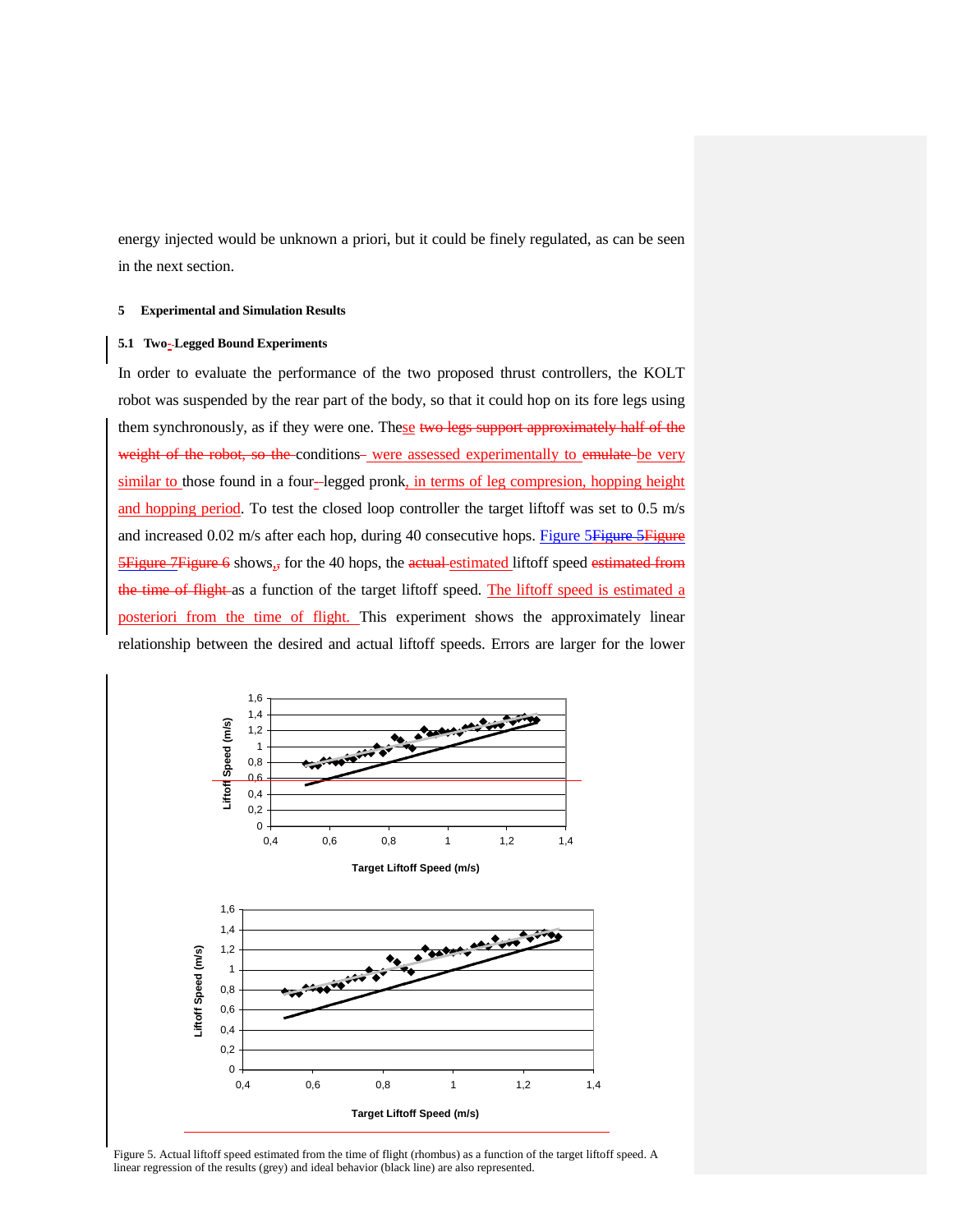

<span id="page-16-0"></span>

target speeds because the thrust must be interrupted when the leg is more flexed, and hence the cable is slacker. Absolute errors vary from 0.1 to 0.25 m/s depending on the target liftoff speed, and relative errors vary from 7% to 19% when computed relative to the entire speed range-  $(0 \text{ to } 1.4 \text{ m/s})$ . This experiment shows that the liftoff speed can be continuously regulated, although positive errors will always be present.

Figure 665. Target liftoff speed (triangles), and liftoff speed estimated from knee encoder (rhombus and solid line) and from time of flight data (gray squares) of the KOLT robot.

In a second experiment, sets of three hops with maximum thrust were intercalated with sets of three hops with a controlled liftoff speed, resulting in abrupt change study the behavior in the transient state and to evaluate the robustness of the controller under varying target liftoff speeds and initial conditions. [Figure 6Figure 6Figure](#page-16-0) 5 shows the target liftoff speed and two estimates of the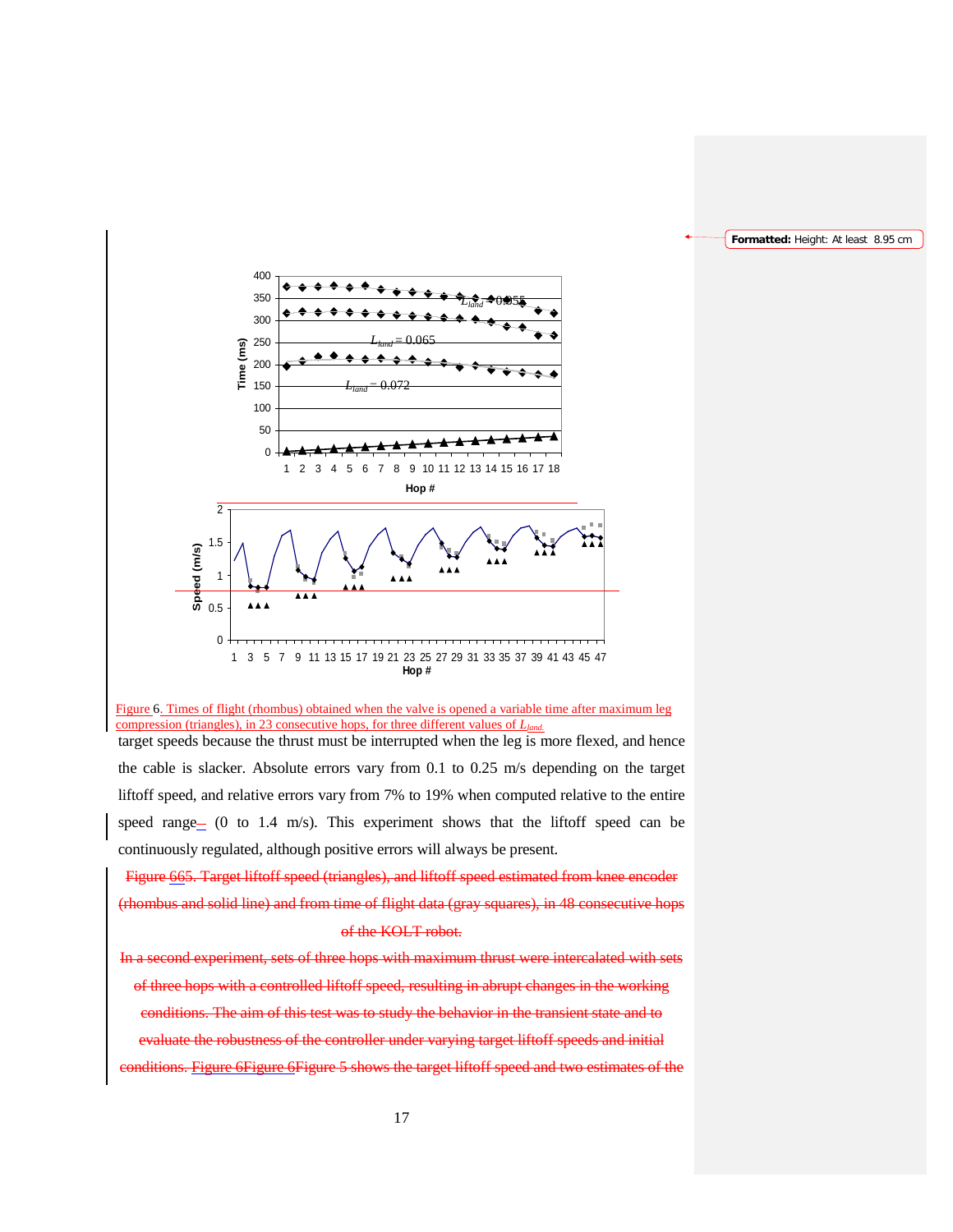liftoff speed obtained, calculated from knee encoder and time of flight data. This experiment shows that despite the time delay imposed by the mechanical characteristics of the leg, and even with changing initial conditions the liftoff speed can be controlled at least partially. The time between the activation of the motor and the foot take-off is below 16 ms. For a typical hip acceleration of  $25 \text{ m/s}^2$  that causes maximum error of 0.4 m/s, in agreement with the results. [Figure 6Figure 6Figure 5](#page-16-0) shows that in the first hop after the maximum thrust hops the error is higher than in subsequent hops, because the legs are compressed further after landing, producing a larger acceleration, and thus a larger error. Also the cable is slacker as a result of the further compression. The error in the estimation of liftoff speed was about 10%, for liftoff speeds between 0.7 and 1.7 m/s. The delay introduced by the filter was 2-4 ms for the working sampling period  $(T_s = 2 \text{ ms})$ . As a comparison, leg extension during stance lasts about 50 ms and 100 ms in pronk and trot gaits respectively.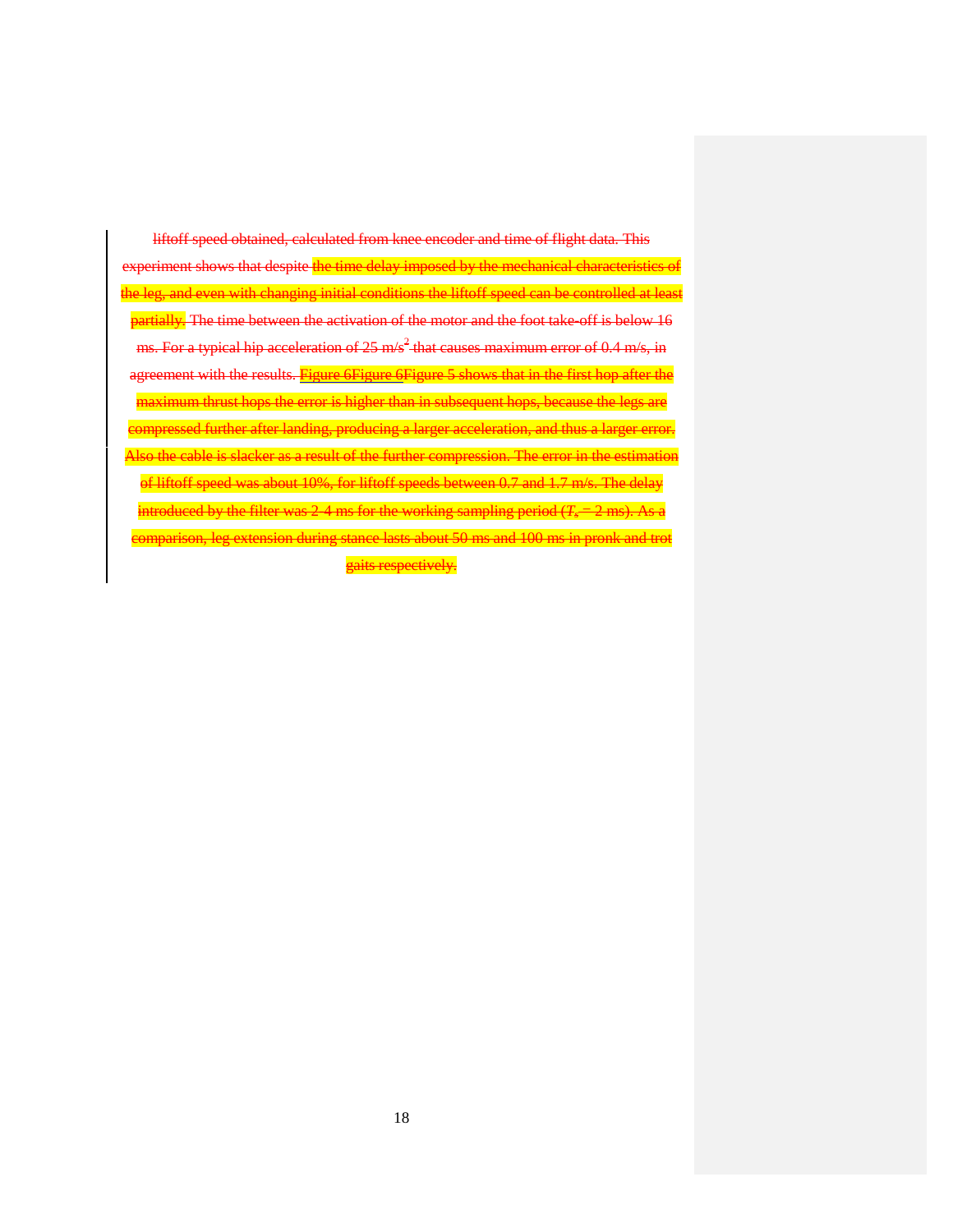

Figure **787**. Times of flight (rhombus) obtained when the valve is opened a variable time after maximum leg compression (triangles), in 23 consecutive hops, for three different  $\theta$ 



<span id="page-18-0"></span>(triangles), in 61 consecutive hops.

Similar experiments were run to test the open loop controller. Figure 6 shows the times of flight obtained in 23 consecutive hops when the time from the maximum leg compression to the valve opening is increased 2 ms in each hop. The experiment was repeated for three different values of *Lland..* The times of flight decrease as the valve time increases and *Lland* increases, following a pattern that resembles the energy injected per hop represented in-[Figure 4Figure 4,](#page-14-0) as explained in section [5.55.55.5.](#page-26-0) The range of times of flight that can be obtained with this method (from 77% to 100% of the maximum flight time) is much shorter than the range obtained with the closed loop controller (from 57% to 100% of the maximum flight time). This is because the open loop controller can only regulate the additional energy injected from the reservoir to the system, while the closed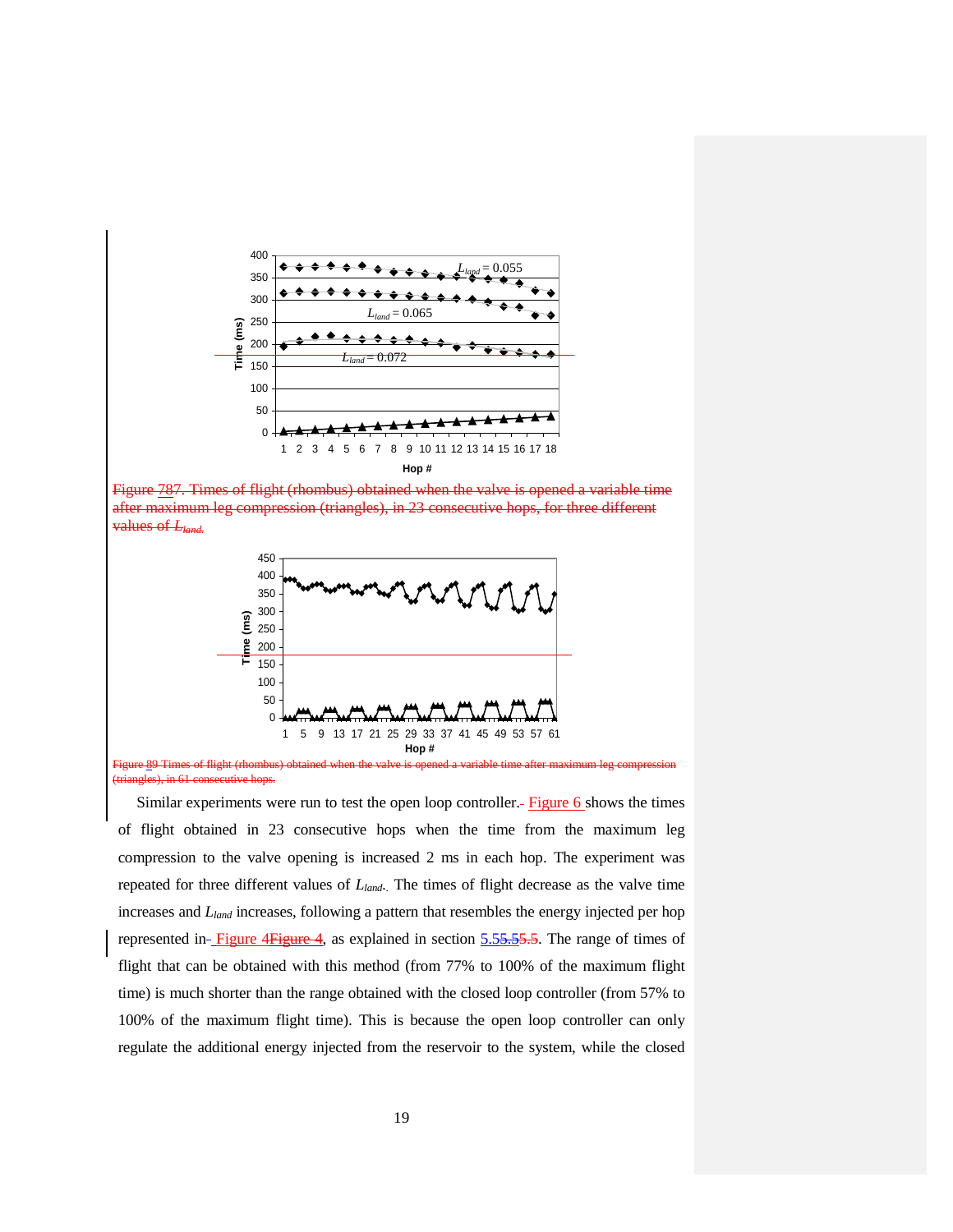

Figure 7. a) Desired injected energy b) Times of flight obtained.

<span id="page-19-0"></span>loop controller can also regulate the energy stored in the spring that is injected to the system or even to dissipate energy. [Figure 8](#page-18-0) Figure 8 depicts the variable times of flight obtained when the valve timing was varied in sets of three hops showing the variation of the hop height when the energy injected changes abruptly.

Another experiment was run to test the possibility of injecting a specific amount of energy in each hop by opening the valve when the spring reaches a prearranged length. [Figure 7Figure 11Figure](#page-19-0) 9Figure 9 shows the desired injected energy, calculated by the model, and the times of flight obtained. Although in this experiment it is not possible to verify if the energy predicted by the analytic model is actually injected into the system (since most of the injected energy is employed to compensate losses), this test is useful to describe the relation between the injected energy and the system losses, as explained in section [5.55.55.5.](#page-26-0)

#### **5.2 Pronk simulation**

Four simulations have been run to illustrate the advantages of the closed loop controller to stabilize the body motion even in the presence of disturbances such as irregular terrain or changes in the forward speed target. In these experiments no leg coordination mechanisms were implemented to force bound or pronk gaits.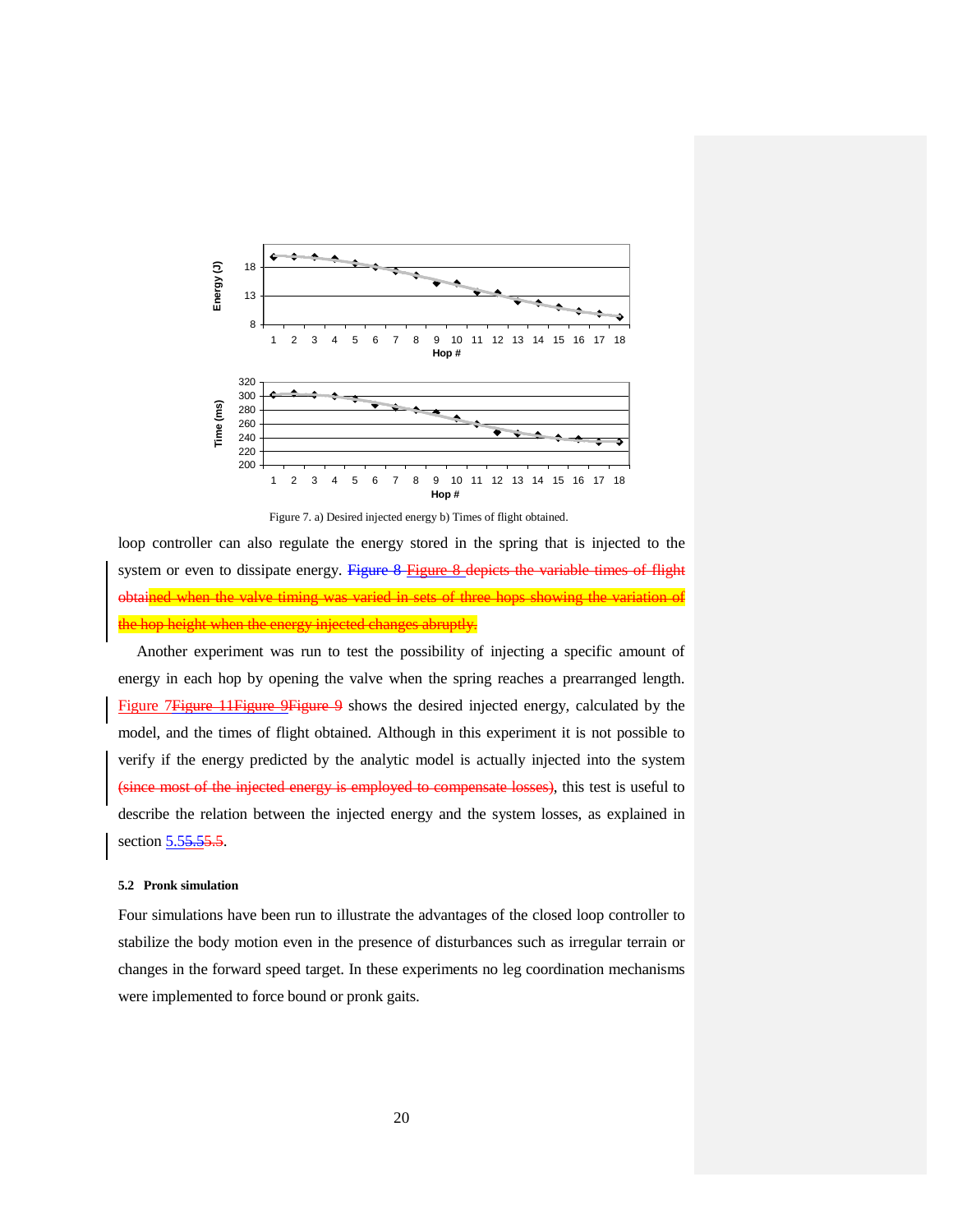

**Formatted:** Position: Horizontal: 3.35 cm, Relative to: Page, Vertical: 2.54 cm, Relative to: Page

<span id="page-20-1"></span>

In the first simulation the robot runs on flat terrain at several forward speeds between 0.3 m/s and 2 m/s, and the apex height is 0.11m. [Figure 8Figure 10Figure 10Figure 10](#page-20-0) shows the peak oscillations in body pitch with the open loop and the closed loop controllers. It is apparent that higher speeds have a stabilizing effect on the body pitch (an effect observed in the real machine as well), so the oscillations remain within reasonable levels with both controllers for speeds above 1 m/s.

However, at low speeds only the closed loop controller is successful in stabilizing the body and it becomes indispensable in order to obtain practical locomotion.

In the second simulation, the robot runs on irregular terrain, with the same apex height. The terrain section is sinusoidal, and the wave length is twice the distance between hips, so that



**Formatted:** Position: Horizontal: 3 cm, Relative to: Page, Vertical: 17.96 cm, Relative to: Page

<span id="page-20-2"></span><span id="page-20-0"></span>the open loop controller (grey bars) and with the closed loop controller (black bars) Figure 10 Pronk simulation: a) body target speed (black thick line) and body speed and b) body pitch angle obtained with thee closed loop thrust controller (black thin line) and the open loop controller (grey line).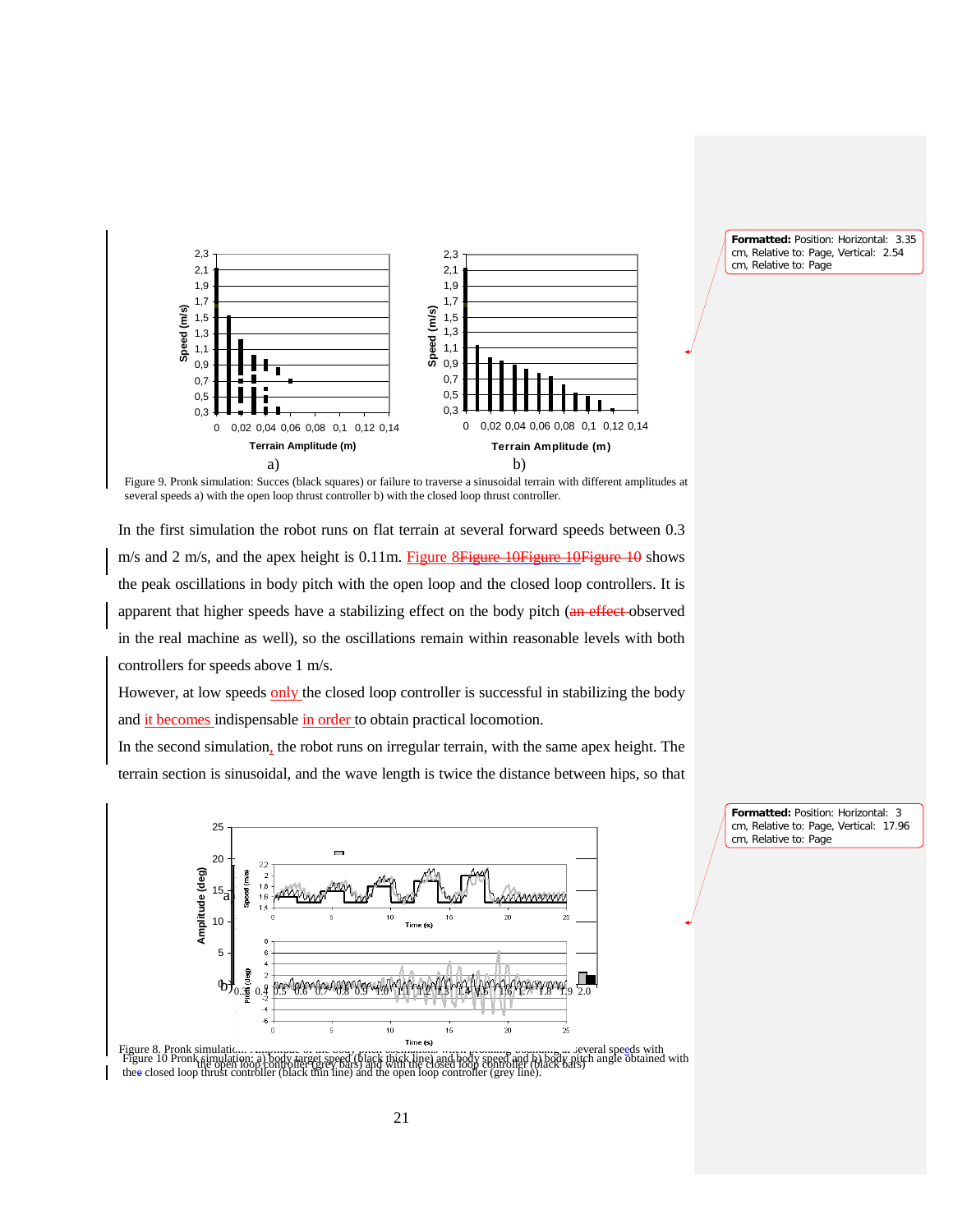the fore feet can eventually land on a crest while the rear feet land on a valley. Several sine amplitudes have been employed ranging from flat terrain to  $\pm 0.12$  m. Figure 9 Figure [13Figure 12Figure 12](#page-20-1) shows, for both controllers, the success or failure when traversing irregular terrain with different irregularity and with different speeds. With the use of the closed loop controller the robot is able to traverse terrain with twice the irregularity amplitude than with the open loop controller, although lower speeds must be employed. According to the graph, the open loop controller seems to be more successful in smooth terrain; however, the amplitude of the body oscillations (even larger than those described in the first simulation) again makes locomotion impractical without the closed loop controller. The third simulation illustrates the ability of the closed loop controller to stabilize the body against changes in speed. [Figure 10Figure 12Figure 11Figure 11](#page-20-2) shows the target speed profile, with several abrupt changes. Although both the closed and the open loop controllers offer similar results for speed tracking, the closed loop controller is clearly superior in stabilization of the body, reducing pitch oscillations by a factor of three.

In the fourth simulation the robot pronks in place on flat terrain. The pronk was passively stable for apex heights lower than 0.06m, and thus the open loop controller was useful only in this region. However, the closed loop controller could stabilize the gait for higher apex heights. Figure 11<del>Figure 14Figure 13Figure 13</del> shows the average mechanical power employed to maintain the stable pronk beyond the passive stable region (up to 2.5 times the maximum passively stable apex height). Mechanical power is computed multiplying torques and angular speeds of each joint. To offer a comparison, this graph also shows the average power used by the open loop controller when a level body posture is forced in the simulation to achieve stability **((**by restricting the degrees of freedom of the body. mMotion is restricted to a plane and body rotations are not allowed). This simulation shows how stability can be achieved at the cost of higher energy expenditure.

It has to be noted that since two dimensional models are employed (there is no distinction between right and left legs), simulation results for the pronk are extensible to the trot gait.

**Formatted:** Body Text, Line spacing: 1.5 lines

**5.3 Pronk Experiments**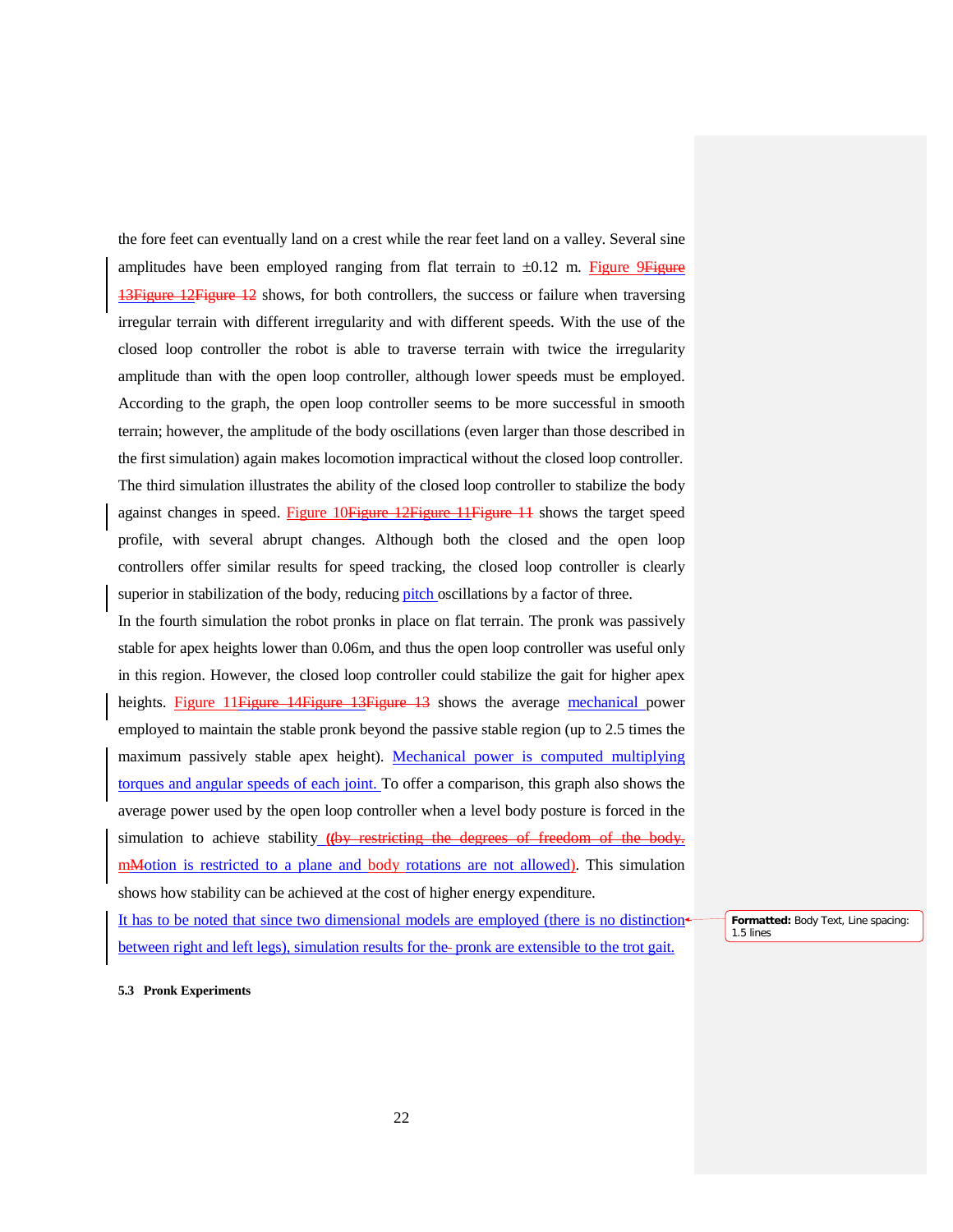The pronk gait was tested in two experiments with the KOLT robot employing the two leg thrust controllers: the closed loop liftoff speed controller and the open loop controller. Preliminary tests were made in order to find target values for both controllers that resulted in similar times of flight so that the results of the experiments could be compared. In the case of the liftoff speed controller the target liftoff speed was set to 1.0 m/s. In the case of



<span id="page-22-1"></span><span id="page-22-0"></span>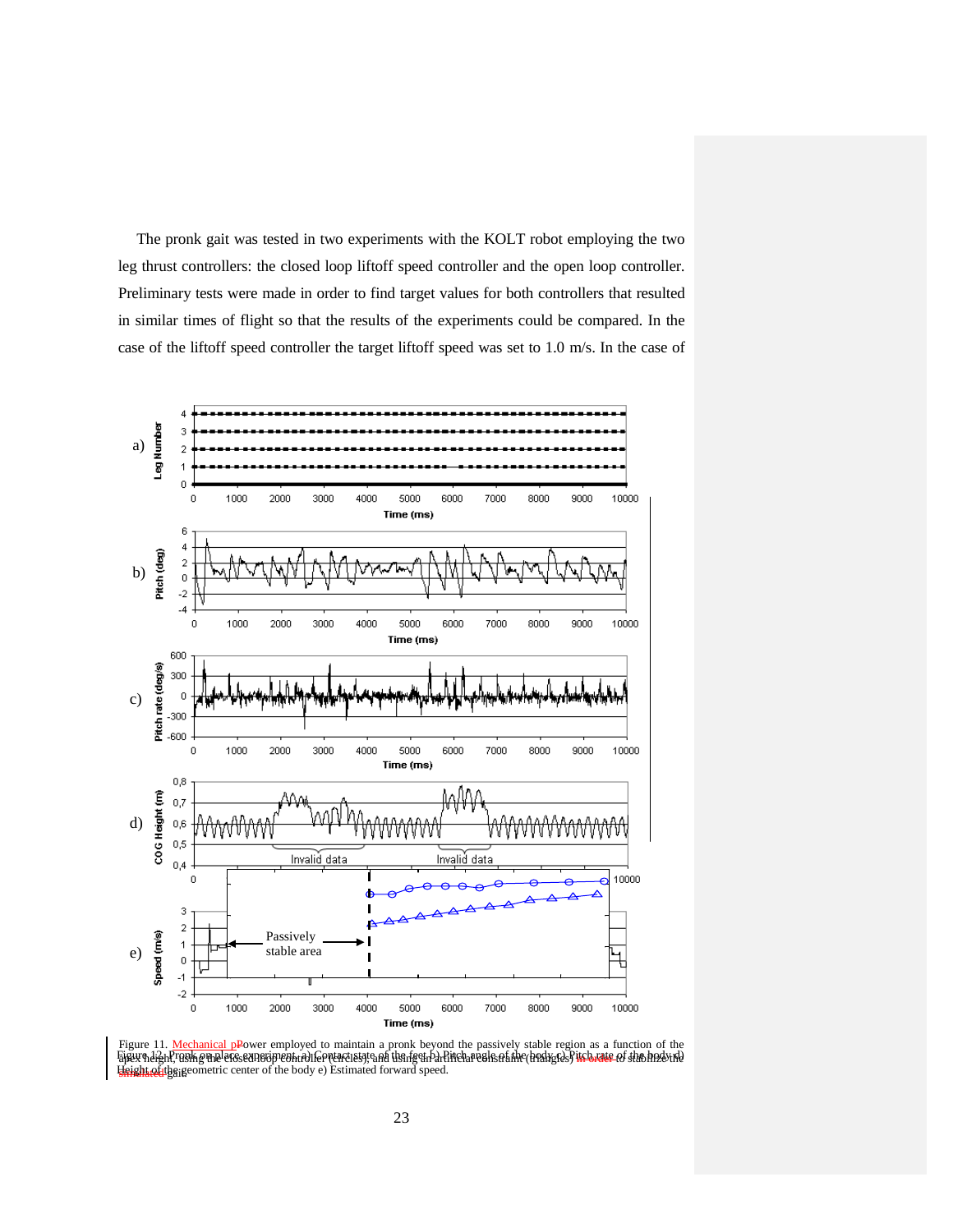the open loop controller the valve was opened at the bottom of flight and *Lcomp* and *Lland* were pre-adjusted to 0.045 m and 0.073 m respectively. The desired forward speed for the robot was set to zero. The robot runs freely on the treadmill with its motion confined to a plane, as explained in section [222.](#page-4-0)

Figure 12<del>Figure 15Figure 14Figure 14</del> shows the foot contacts, the pitch angle and rate, the COG height and the estimated forward speed obtained using the closed loop liftoff speed controller. The KOLT robot performed a stable, almost periodic pronk, with minor pitch excursions. The standard deviation of the pitch around the average value is only 1.24 degrees, and maximum pitch excursions are about 7 degrees. The pitch angle signal shows a characteristic saw shape: when a pair of legs (the front or the rear legs) lands slightly before than the other, a fast body pitching motion appears. This motion is consequence of both the high stiffness of the legs and the fact that the length of the legs is not adjusted to synchronize their landings (Raibert, 1990), since this would vary the energy stored in the springs. The high stiffness of the legs is a result of the high pre-charge pressure in the pneumatic system required to store enough energy during flight. As a consequence, the duty factor was only 0.22, corresponding to an average support time of 62 ms and a flight time of 218 ms. This flight time implies a liftoff speed of 1.060 m/s, very close to the target Assuming ballistic conditions, this flight time implies a liftoff speed of 1.060 m/s, very close to the target. However, as stated above flight is not purely ballistic due to asynchronous landing of the legs and body dynamics..

[Figure 13Figure 16Figure 15Figure 15](#page-23-0) shows the pitch angle in a pronk experiment employing the open loop controller. In this case the robot performed a mixture of pronk and bound gaits resulting in an irregular motion with large pitch excursions, showing



<span id="page-23-0"></span>Figure 13. Pronk on place experiment: Pitch angle measured when the open loop controller is employed to regulates leg thrust.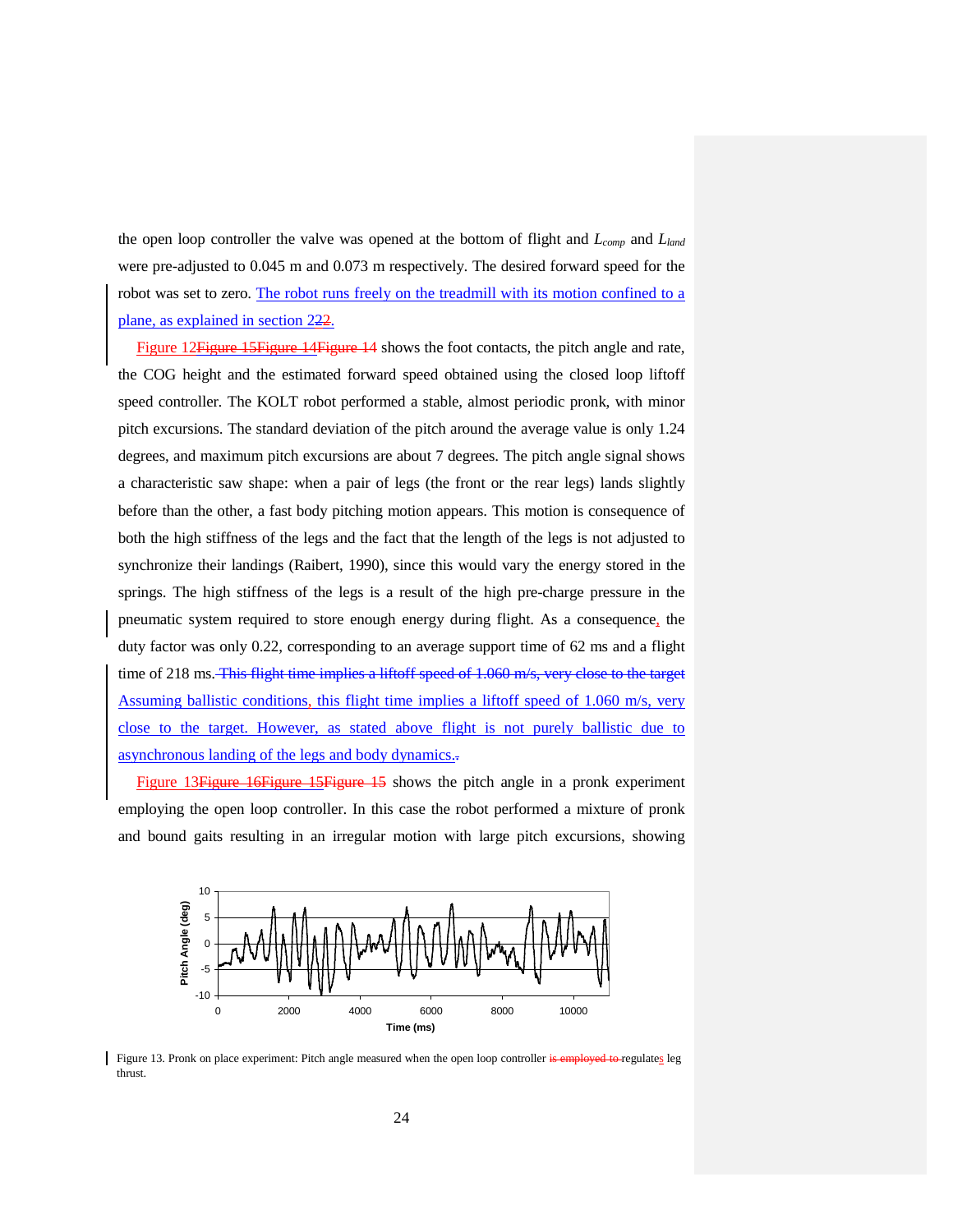similar results to those obtained in simulation (see section  $3\frac{33}{2}$ ). The standard deviation of the pitch around the average value is 3.55 degrees and the maximum pitch excursions are above 15 degrees. Comparing the results **obtained inof** both experiments it can be concluded that the liftoff speed controller helps to actively stabilize the passively unstable pronk, reducing considerably the pitching motion.

# <span id="page-24-0"></span>**5.4 Trot Experiments**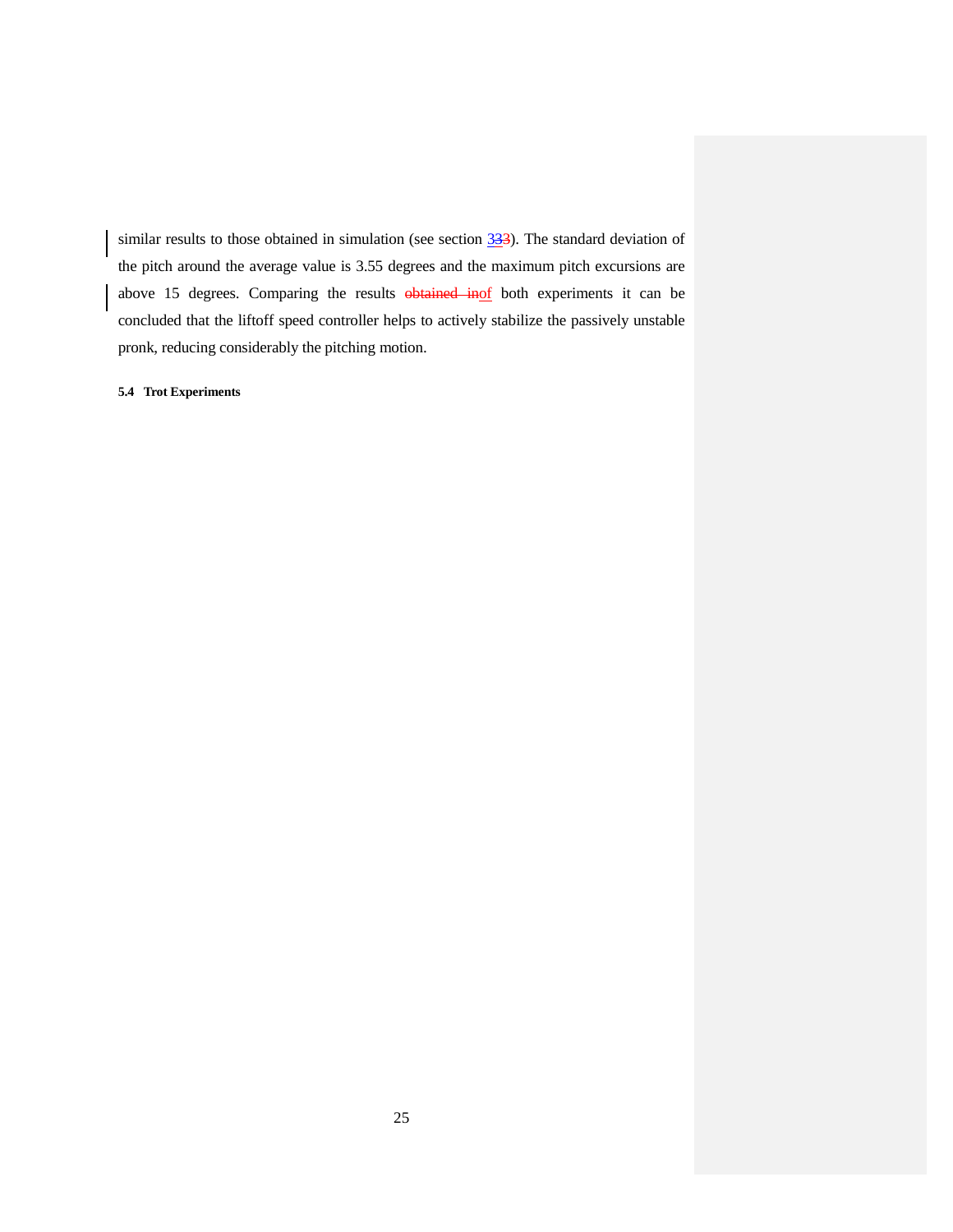In the trot experiments the KOLT-robot runs freely on a treadmill at 1.1 m/s-with its motion confined to a plane, as explained in(see section [222\)](#page-4-0). The liftoff speed controller was employed and the target speed was set to 1.0 m/s. Figure 14Figure 17Figure 16Figure [16](#page-25-0) shows the experimental data describing the gait.

Compared with the pronk gait, the trot is more stable as a result of the more compliant behavior obtained when landing on two legs instead of on four. The lower total stiffness of



<span id="page-25-0"></span>Figure 14. Trot experiment. a) Contact state of the feet b) Pitch angle of the body c) Pitch rate of the body d) Height of the geometric center of the body. e) Estimated forward speed.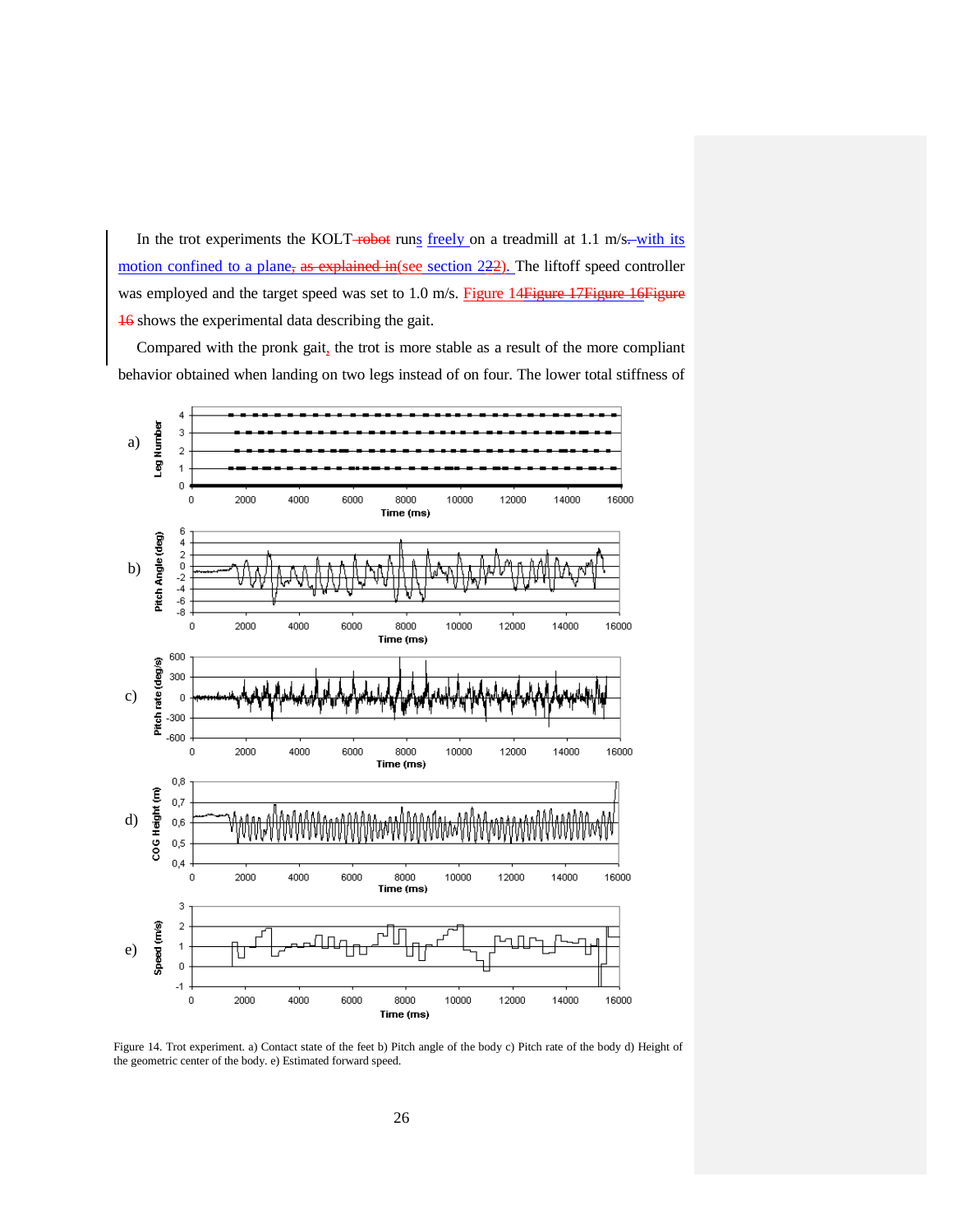the landing legs smoothes the pitch motion of the body, accommodating attitude errors at landing without causing high rate pitch motions. As a result, the pitch signal is more similar to a sinusoidal function than to a saw function, and the machine is in contact with the ground approximately 43% of the time, corresponding to a support time of 157 ms and a total period of 740 ms. The duty cycle observed is again-certainly low if compared with quadruped mammals for which the total duty factor (i.e., the sum of the durations of leg stances divided by the stride period) declines with increasing speed from about 75% to 50% in a fast gallop, and trotting duty factors are substantially longer (Gambaryan, 1974). The variable estimated speed is due partly to errors in the estimation and partly to the robot actually moving forward and backwards on the moving treadmill. This last case is reflected also in the lower COG height observed when the robot moves faster (near  $t = 10 s$  for example). In these experiments the body pitch angle oscillates with a period twice as large as the hop period. This effect was predicted by the simulation (see section  $\frac{333}{33}$ ) and is a consequence of the high moment of inertia of the robot about its pitching (transversal) axis.

### <span id="page-26-0"></span>**5.5 Power, Energy and Efficiency Experiments**

The energetics of locomotion have been studied in two experiments with the KOLT robot in order to provide insight into general aspects of locomotion, such as the power effectively employed to sustain the motion or and the impact losses, and also particular design aspects  $-\theta$  the of the prototype KOLT, such as the efficiency of the motors, mechanisms and power electronics.

The energetic efficiency of the thrusting system was analyzed first during separately in the two-legged bound experiment with open loop controller experiment described in(see section  $5.105.1$ ). Figure 18 Figure 15 Figure 17 Figure 17 shows the energy injected per hop and per leg calculated with the model, as a function of the apex height. Since the variation in apex height during the experiment is slow, the energy added per hop ean-approximates, as an upper bound, the energy needed to maintain a given hop height. Thus, the energy injected is an approximation for the losses, which are caused mainly by the foot/ground impacts and secondarily by friction in the joints and in the spring. Figure 18Figure **[15Figure 17Figure 17](#page-27-0)** shows clearly a linear relation between the losses and the apex height in the practical hop height range. The mechanical work executed done by the motors,  $W_m$ ,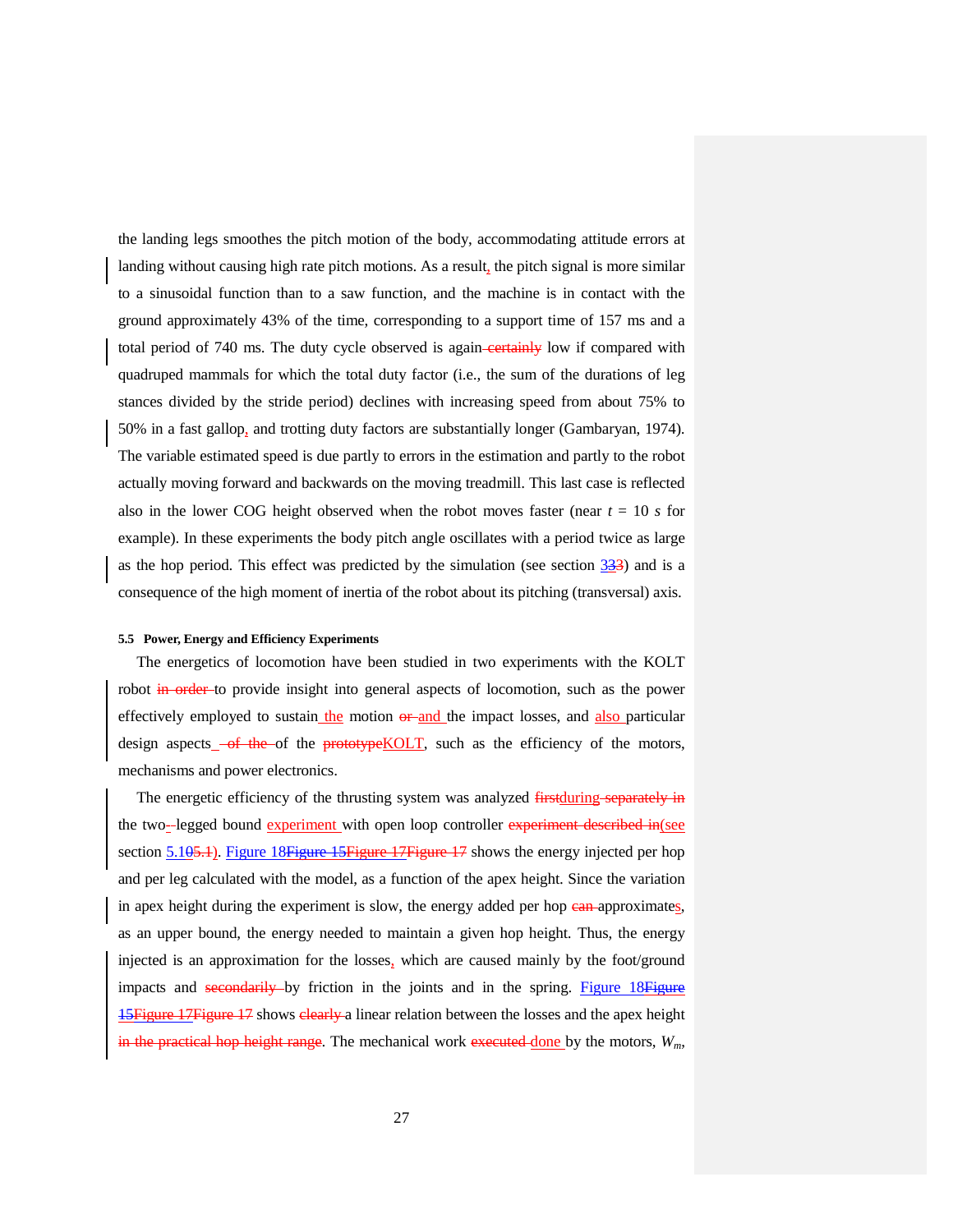

<span id="page-27-0"></span>was calculated integrating the mechanical power,  $P_m$  over the leg cycle period  $T_a$ . The mechanical power is computed as the product of motor torque  $\tau_m$ , and shaft speed,  $\omega$ : Figure 15. Energy injected per leg and hop, W<sub>i</sub>, as a function of the apex height in a two-legged bound. **Formatted:** Subscript

$$
W_m = \int_{t=0}^{t=T} P_m(t)dt = \int_{t=0}^{t=T} \tau_m(t)\omega(t)dt
$$
 (8)

The torque was<sub>C</sub>-computing τ<sub>m</sub>ed from the measurements of the current in the motor winding<del>. According to this, ,</del> the mechanical work measured was estimated to be  $W_m = 96$  J per leg and per bounce. The electric energy consumed, measured in the input to tincluding losses in the power drives, and thus accounting for the whole energy expenditure was  $W_e =$ 155 J per leg and  $per-bounce$ . Then,  $-$  The efficiency of the power drive-actuator set, iscalculated as the ratio of electric power to mechanical power, is  $W_m/W_e = \text{consequently}$ 61%. Both the electric and the mechanical work $W_e$  and  $W_m$  per hop rremain almost constant despite the variation in the apex height. According to the model, the energy injected per hop,  $W_i$ , ranges from 9 J to 20 J (see Figure 15 Figure 18 Figure 17 Figure 17) and consequently then the efficiency of the mechanical actuator system (computed as  $W_i/W_m$ ) ranges from 9% to 20%. This is due to friction in the joints and transmissions and principally toby the fact that part of the energy stored in the spring when the motor compresses it (i.e., during phase 1, see Section  $222$ ) is lost when the leg is extended in preparation for landing (i.e., during phase 2). The total efficiency of the thrusting system, the fraction of energy input that is effectively employed to maintain the bounce computed as injected energy divided by the electric work is up to is  $W_i/W_e = 12\%$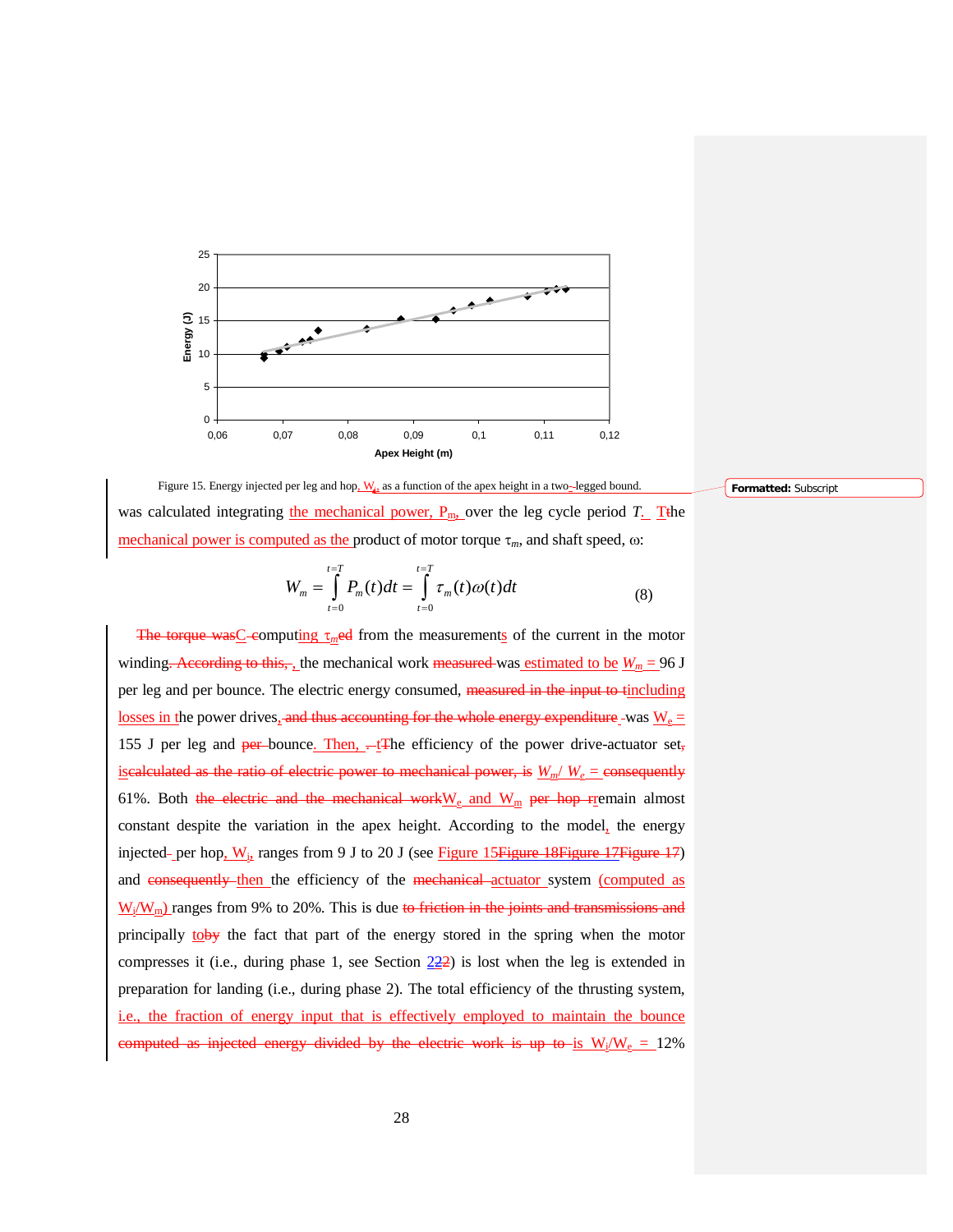maximum., and it corresponds to the fraction of energy input that is effectively employed to maintain the bounce.

More general energetic aspects of the locomotion were also analyzed in the trot experiment described in section [5.45.45.4.](#page-24-0) In order to illustrate the magnitude of the energies involved in the trot gait and their evolution, helping to put in perspective the energy consumption and efficiency of the machine, Figure 16 Figure 19 Figure 18 Figure 18 depicts the kinetic, potential and elastic energies during the trot experiment. This helps to put in perspective the energy consumption and efficiency of the machine. $\tau$ , To study the efficiency of the actuator systems [Figure 17Figure 20Figure 19Figure 19](#page-31-1) shows the mechanical power output,  $P_{m_1}$  and the torque,  $T_{m_1}$  of the knee motors, while Figure 18Figure 21 Figure 20 Figure 20 shows the electric power,  $P_{e_2}$  consumed by the knee and the thigh motors of a leg. Finally [Table 3Table 3Table 3Table 3](#page-28-0) shows the average and peak mechanical and electric power $P_m$  and  $P_e$  in the knee and thigh-motors during the trot, as well asand the efficiency of the actuators systems (including composed by the power electronics and the motors) and of the whole quadruped.

The analysis of the above presented results yields several conclusions. Two issues distinguish energetically the trot and the pronk (or the equivalent two-legged bounce) in the KOLT robot. First, I in the trot, the knee motor must keep the swing leg flexed (and thus the spring compressed) in order to produce ground clearance during the stance of the contralateral leg. As can be seen in [Figure 20Figure 19](#page-31-1) T<sup>the</sup> knee motor must exerts a considerable torque without producing any work during flight (see Figure 17Figure [20Figure 19\)](#page-31-1). Second, as a result of the limited range of motion of the knee theAlso, the thigh must be moved  $quickly$  during swing to a forward position  $(30 - degrees)$ 

<span id="page-28-0"></span>

|                                                        | Knee  | Thigh | Total (4 legs) |
|--------------------------------------------------------|-------|-------|----------------|
| Average Electric Power (Average P <sub>e</sub> )       | 325 W | 196 W | 2084 W         |
| Peak Electric Power (Peak Pe)                          | 1300W | 1200W | 7600 W*        |
| Average Mechanical Power $(Average Pm)$                | 133 W | 122 W | 1020 W         |
| Peak Mechanical Power (Peak $P_m$ )                    | 1100W | 1100W | 6600 W*        |
| Electric Work per Step/Cycle $(W_e)$                   | 243J  | 147J  | $1560$ J       |
| Mechanical Work per Step/Cycle $(W_m)$                 | 99 J  | 92 J  | 764 J          |
| Efficiency of actuator systems $(W_m/W_e)$             | 41%   | 62%   | 49%            |
| Specific resistance <u>at</u> $(1.1 \text{ m/s}, (ε))$ |       |       | 1.18           |
| $4.17 + 1.1$                                           |       |       |                |

Table 3: Energetic consumption and efficiency in a trot gait.

\* Estimated values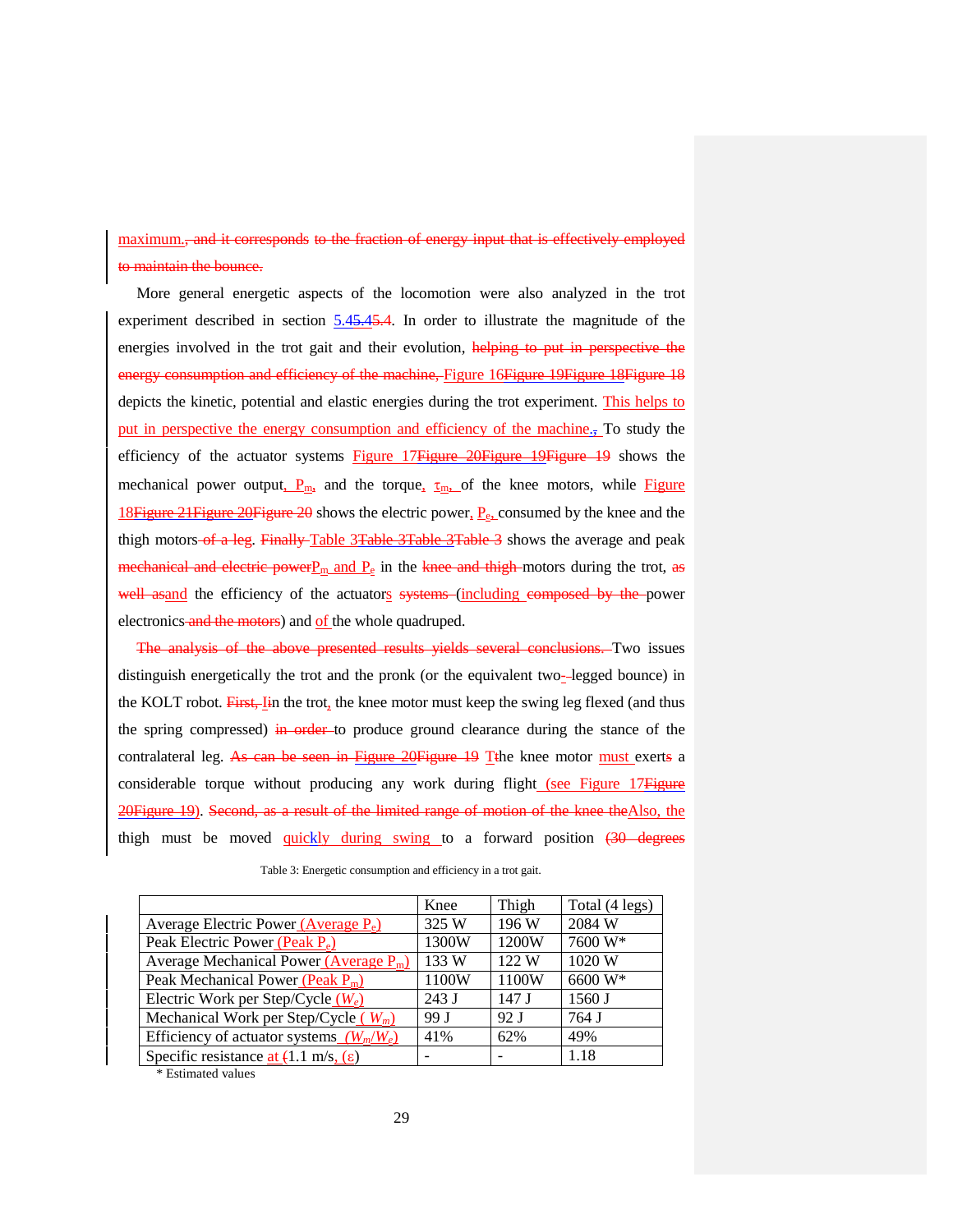approximately) to provide additional ground clearance. The thigh is moved to the required touchdown angle prior to landing, and both thigh movements must be done quickly to avoid unwanted ground contacts. These issues make increase the power consumption significantly higher than in the pronk (or the equivalent two legged bounctroet). However, due to the nature of thigh swing motion, the thigh energy consumption caused by these issues is not expected to increase with the vehicle speed. Also, the experimental results presented above suggest that knee motor consumption will not increase significantly either, so the energetic efficiency of locomotion is expected to increase noticeably with theat higher speed. On the other hand, Also, both problems could be solved in future designs by the use of an additional joint in the shank, below the knee, which would also help to produce **enough** ground clearance with **almost no additional** reduced energetic cost.

In both experiments the efficiency of the **actuators** extendents ( $W_m / W_e$ ) is around 50%, a typical value in robotic systems working in start-stop regimes. The similar mechanical power consumption in the thigh and knee actuators in the trot-is a finding comparable to the results obtained by Ahmadi and Buehler (1999) at almost the same similar speed (1.2 m/s). The electric power consumption– is a new result indicating that knee motors consume considerably more energy than the thigh motors in our experimental platformthe KOLT. The results show that differences between the peak and average electric power consumption  $(3 \text{ to } 1 \text{ approximately})$  could be diminished significantly by reducing the acceleration and speed of the joints to the values strictly required by the locomotion. This kind of optimization would help towards the development of an energetically autonomous vehicle.

The specific resistance is a measure of the energetic efficiency usually employed to compare the performance of different kinds of vehicles, and particularly legged robots (Ahmadi and Buehler, 1999). The specific resistanceIt is defined as the ratio of power output,  $P_{\sigma_2}$  and the product of vehicle speed,  $v_f$ , and vehicle weight, *mg*: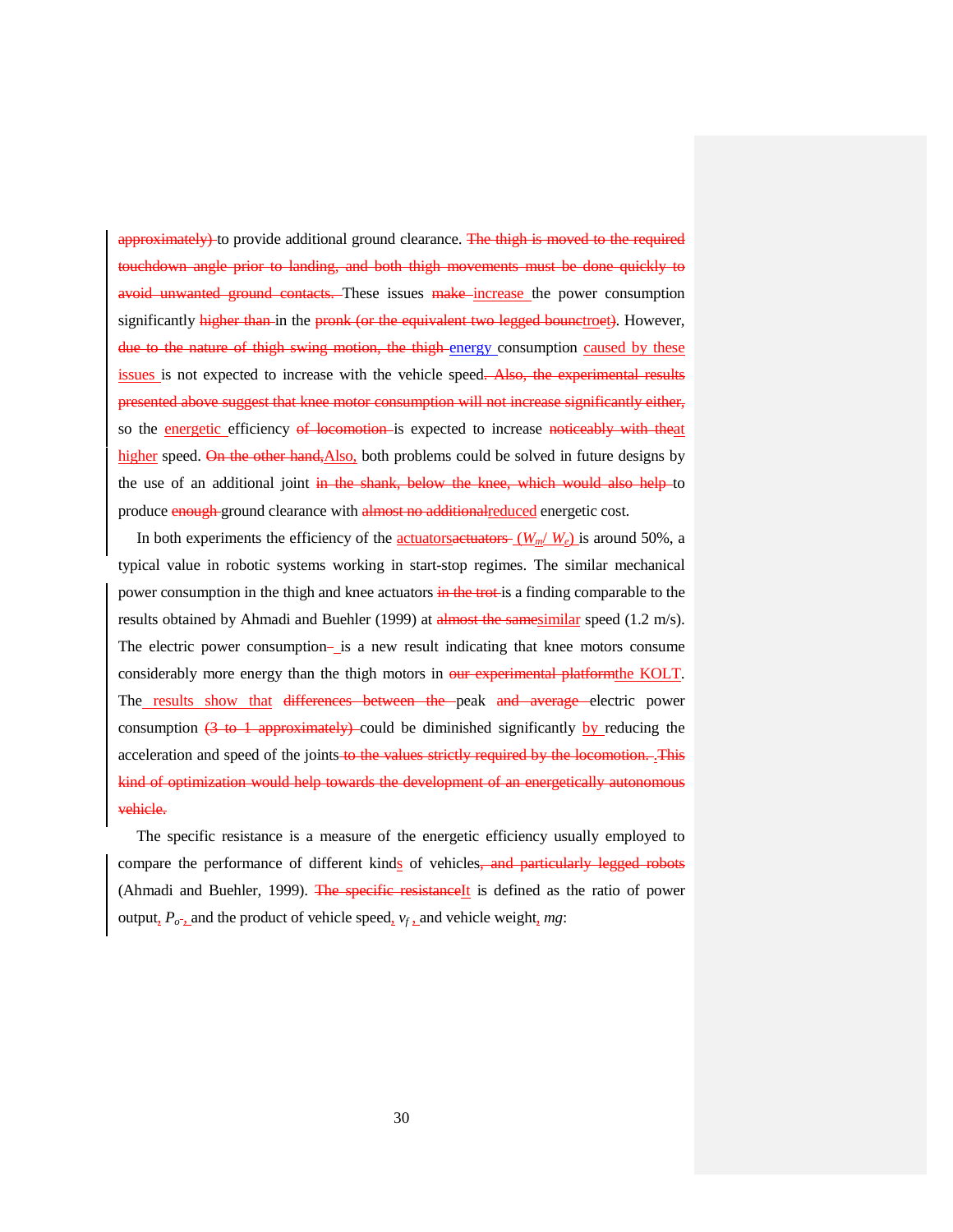$$
\varepsilon = \frac{P_o}{mgv_f} \tag{9}
$$

In the KOLT robot, the specific resistance is  $\varepsilon$ =1.18 for a speed of at 1.1 m/s, *i* when the the average mechanical power output  $(average P_m)$  calculated above is considered. Then, If compared with other legged vehicles it can be stated that the KOLT robot is the most efficient multi-legged machine according to the classification offered by Ahmadi and Buehler (1999). Some relevant multi-legged machines to compare are the ASV walking hexapod ( $\varepsilon \approx 1$  for  $v_f \approx 1$  m/s) (Pugh *et al.*, 1990) and Raibert's running quadruped ( $\varepsilon \approx 10$ for  $v_f \approx 1$  m/s). Among the legged machines T<sub>t</sub> the efficiency of the KOLT robot is only outperformed by the ARL-II monopod (ε = 0.7 for  $v_f$  = 1.2 m/s), the most energy-efficient, actively-powered legged robot according to this classification. However, it has to be considered that the KOLT robot has not been tested at its maximum speed yet (it was designed to run at 5 m/s) and power energetic efficiency consumption is not expected to



<span id="page-30-0"></span>Figure 16. Trot experiment: a) Ground contact state of the robot b) Potential energy (thick black line), kinetic vertical energy (grey), horizontal kinetic energy (dotted) and kinetic rotational energy (thin black) c) Elastic energy of the two pairs of diagonal legs (black and grey) d) Sum of all the previous energies.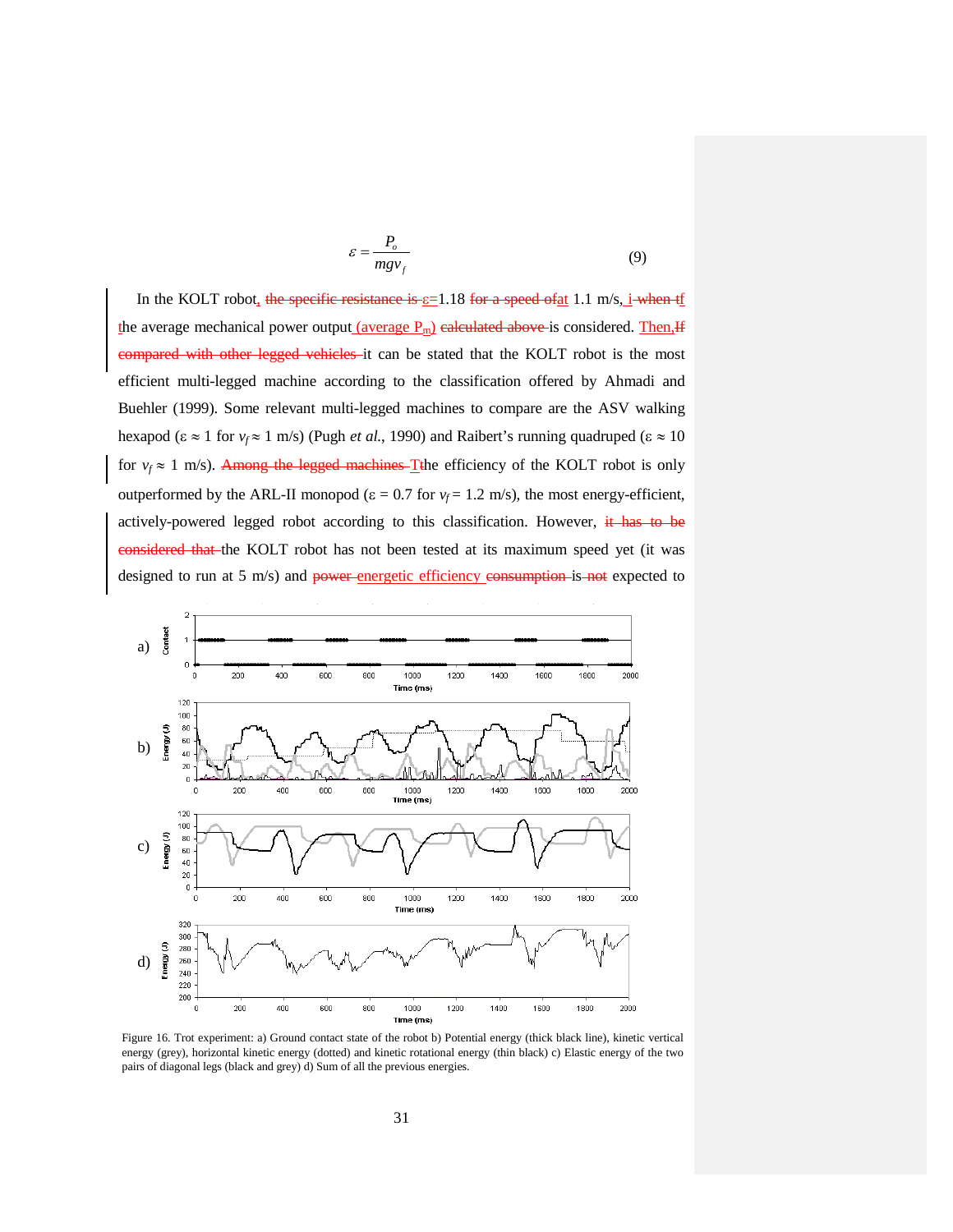<span id="page-31-0"></span>

<span id="page-31-1"></span>Figure 17. Trot experiment: For the two rear legs (grey and black lines): a) Contact state of the feet b) Mechanical work power  $P_m$  of the knee motors c) Torque  $\underline{\tau_m}$  of the knee motors

increase significantly at higher speeds based on thee extrapolation of the observed behavior. Thus, the use of higher speeds and the power saving techniques suggested above could increase significantly the efficiency in the near future. HoweverNevertheless, further refinements of the already efficient mechanical design will be the key towards an energetically autonomous running robot.

#### **6 Conclusion**



<span id="page-31-2"></span>Figure 18: Trot experiment: a) Contact state of the foot b) Electric power consumption,  $P_{ex}$  in the knee motor b) Electric power consumption,  $P_{e_1}$  in the thigh motor.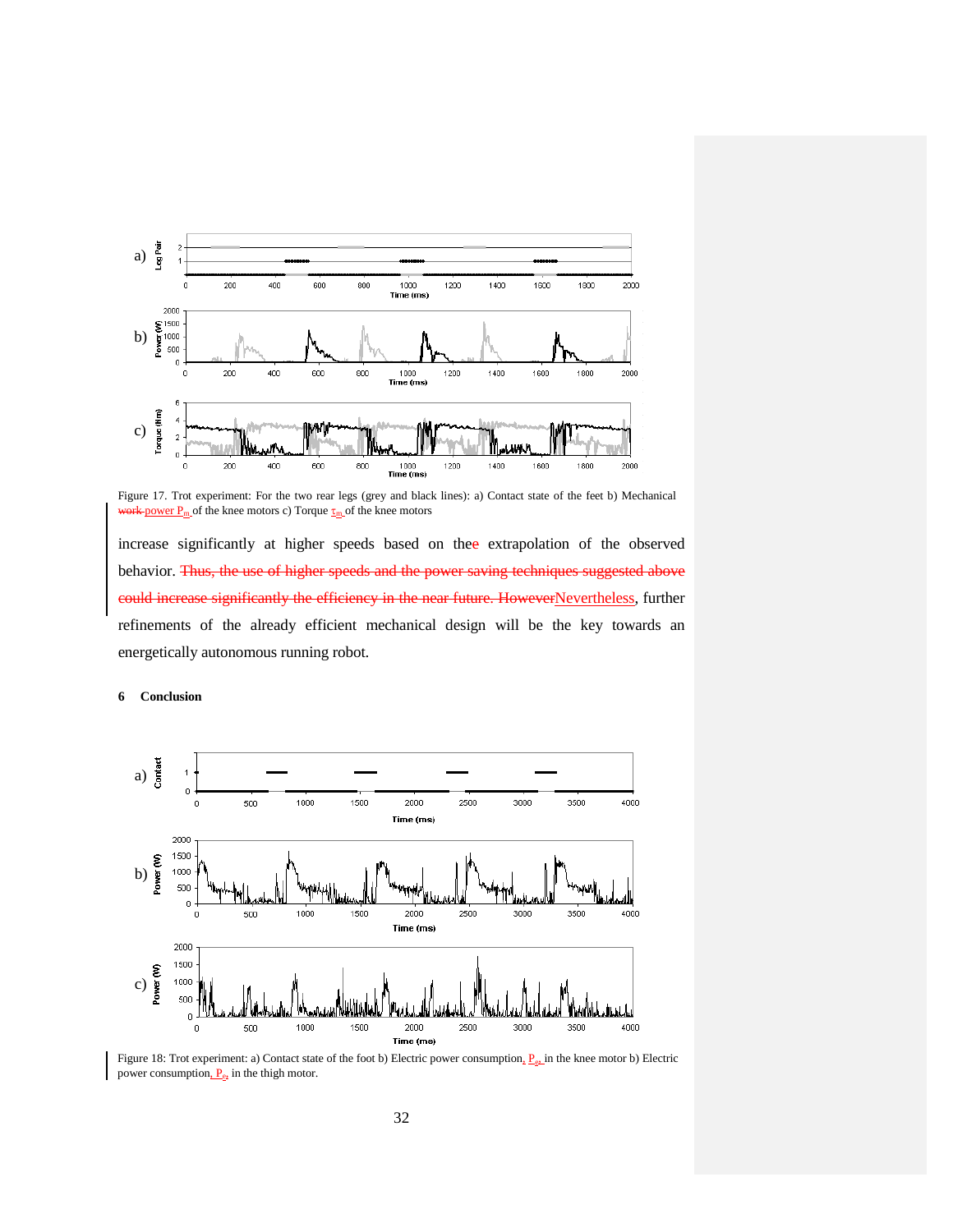This paper deals with the design of energetically efficient actuators, suited to the demands of fast legged locomotion, and the control of these actuators to achieve stable running gaits. A simple closed loop controller has been proposed here to regulate the leg thrust and to stabilize the body pitching motion in planar pronk and trot gaits. Despite its simplicity and its limited accuracy in our prototype, this low- level controller is able to stabilize an inherently unstable gait (i.e. with an apex height above 0.06 m in the KOLT robot) without employing any central feedback, a property that can help to simplify the sensor system and obtain more robust gaits. Both simulations and experiments show the validity of this approach even on irregular terrain. Additionally, an energetic model of the novel leg thrusting mechanism of the KOLT robot has been developed and analyzed to determine and control the amount of energy injected on each hop as a function of several control parameters. An open loop thrust controller based on this model has been also presented and tested experimentally. The pronk and trot experiments performed employing both controllers have permitted the analysis of the dynamic behavior of the quadruped, especially the stability of its pitching motion. The speed reached with the trot  $(1.1 \text{ m/s})$  is close to the fastest electrically driven running robot (1.2 m/s) and is expected to be increased soon. Finally, the electric power consumption, the mechanical work, and the state of the robot (height, speed, spring length, etc.) have been studied experimentally allowing the complete characterization of the energetics for the first time in an electrically actuated quadruped running robot at this scale (80 Kg). Some relevant results of this energetic study are the efficiency of the actuators (49%) and the total efficiency of the thrusting system  $(22%)$ . Additionally, it has been found that ground impact losses are approximately linearly related with the apex height. The calculated specific resistance (1.18) makes the KOLT robot one of the most efficient multi-legged machines built to date and indicates the validity of its efficiency oriented mechanical design date.

However, the effectiveness of these mechanical designs and control strategies has only been tested in planar pronk and trot gaits with limited forward speed (about 1.1 m/s) and on planar terrain. Future work includes the integration of these control techniques in more complex controllers in order to achieve high-speed, three-dimensional locomotion.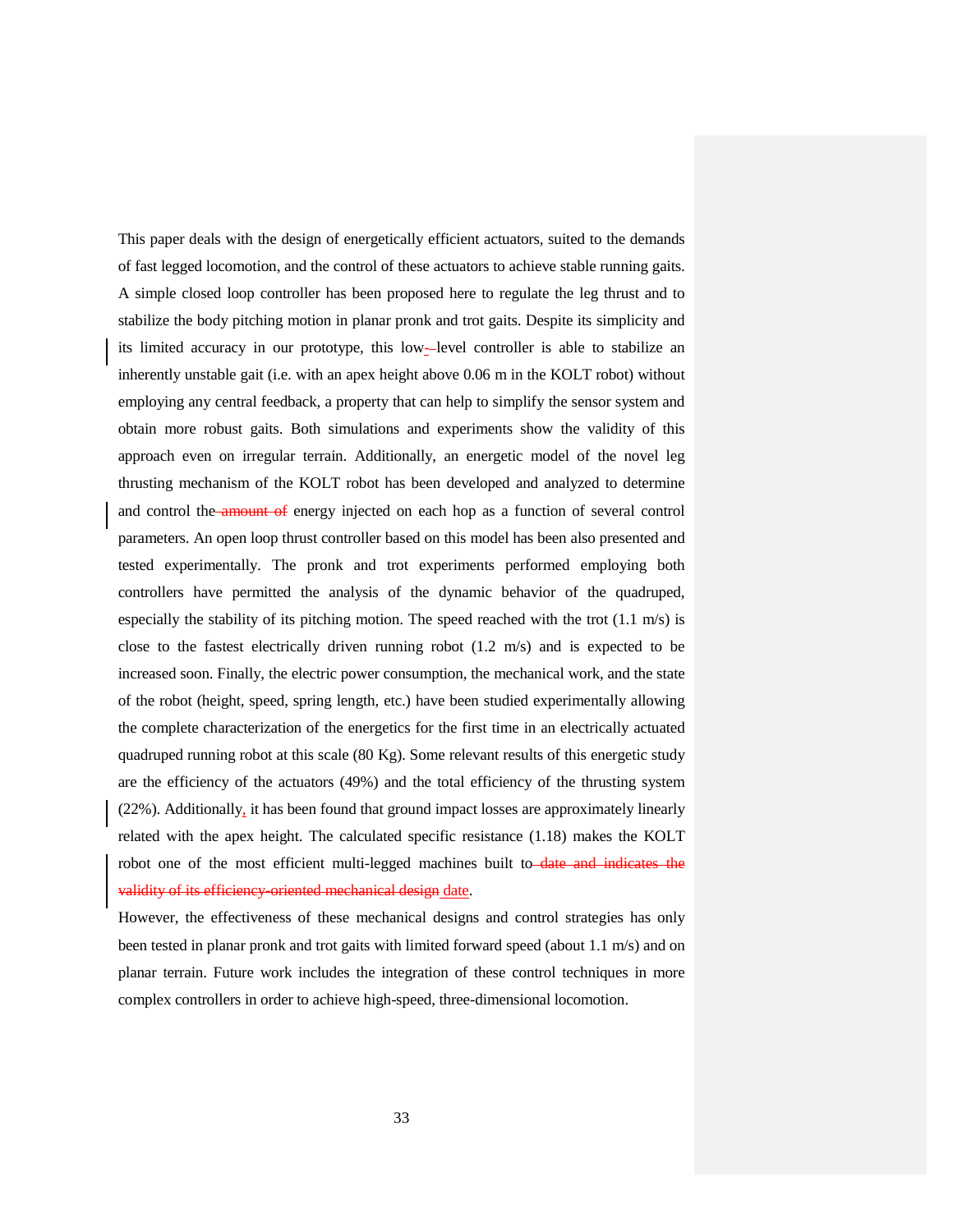## **Bibliography**

- Ahmadi, M. and Buehler, M.<sub>r</sub> (1999). "The ARL Monopod II Running Robot: Control and Energetics, "" in IEEE Intl. Conference on Robotics and Automation, pp. 1689-1694.
- Berkemeier, M.  $(1996)$ <sub>2</sub>, "A Model for Quadrupedal Running-in-Place in the Plane." Proc. of the 35th FA15 950 Conference on Decision and Control. Kobe, Japan,- pp. 3581-3586.
- Berkemeier, M. (1998). "Modelling the dynamics of quadrupedal running." International Journal of Robotics Research. Vol. 17<sub>5</sub>: pp. 971–985.
- [Brown,](http://www.ri.cmu.edu/people/brown_h_benjamin.html) H. and [Zeglin,](http://www.ri.cmu.edu/people/zeglin_garth.html) G. (1998). "The bow leg hopping robot." Proceedings of the IEEE International Conference on Robotics and Automation,. Leuven, Belgium,..., pp. 781– 786.
- Cepolina, F.; Moronti, M.; Sanguinet, M.; Zoppi, M.; Molfino, R. M. (2006). "Roboclimber versus landslides: design and realization of a heavy-duty robot for teleoperated consolidation of rocky walls", IEEE Robotics and Automation Magazine, Vol. 13, No. 1, pp. 23-31..
- Furusho, J., [Sano,](http://www.informatik.uni-trier.de/~ley/db/indices/a-tree/s/Sano:Akihito.html) A., [Sakaguchi,](http://www.informatik.uni-trier.de/~ley/db/indices/a-tree/s/Sakaguchi:Masamuchi.html) M., [Koizumi,](http://www.informatik.uni-trier.de/~ley/db/indices/a-tree/k/Koizumi:Eichi.html) E. (1995). "Realization of Bounce Gait in a Quadruped Robot with Articular-Joint- Type Legs." International Conference on Robotics and Automation,. Nagoya, Japan, pp. 697-702.
- Gambaryan, P.P. (1974). "How Animals Run,". John Wiley and Sons. New York.
- Gonzalez de Santos, P., Armada, M. and Jimenez, M.A. (2000), "Ship building with ROWER", IEEE Robotics and Automation Magazine, Vol. 7, No. 4, pp.35-43.
- Herr, H.M. and McMahon, T.A. (2000). "A Trotting Horse Model." The International Journal of Robotics Research,  $\frac{1}{2}$  Vol.19, No.  $\left(6\right)$ , pp. $\div$  566-581.
- Herr, H.M. and McMahon, T.A. (2001). "A Galloping Horse Model<sub>3</sub>." The International Journal of Robotics Research<sub>1</sub>, Vol. 20, No. (1), pp.: 26-37.
- Iida, F. and Pfeifer, R. (2004). "Cheap Rapid Locomotion of a Quadruped Robot: Self-Stabilization of Bounding Gait", In Proc. of Intelligent Autonomous Systems 8, F. Groen *et al*. (Eds.), IOS Press, pp. 642-649.